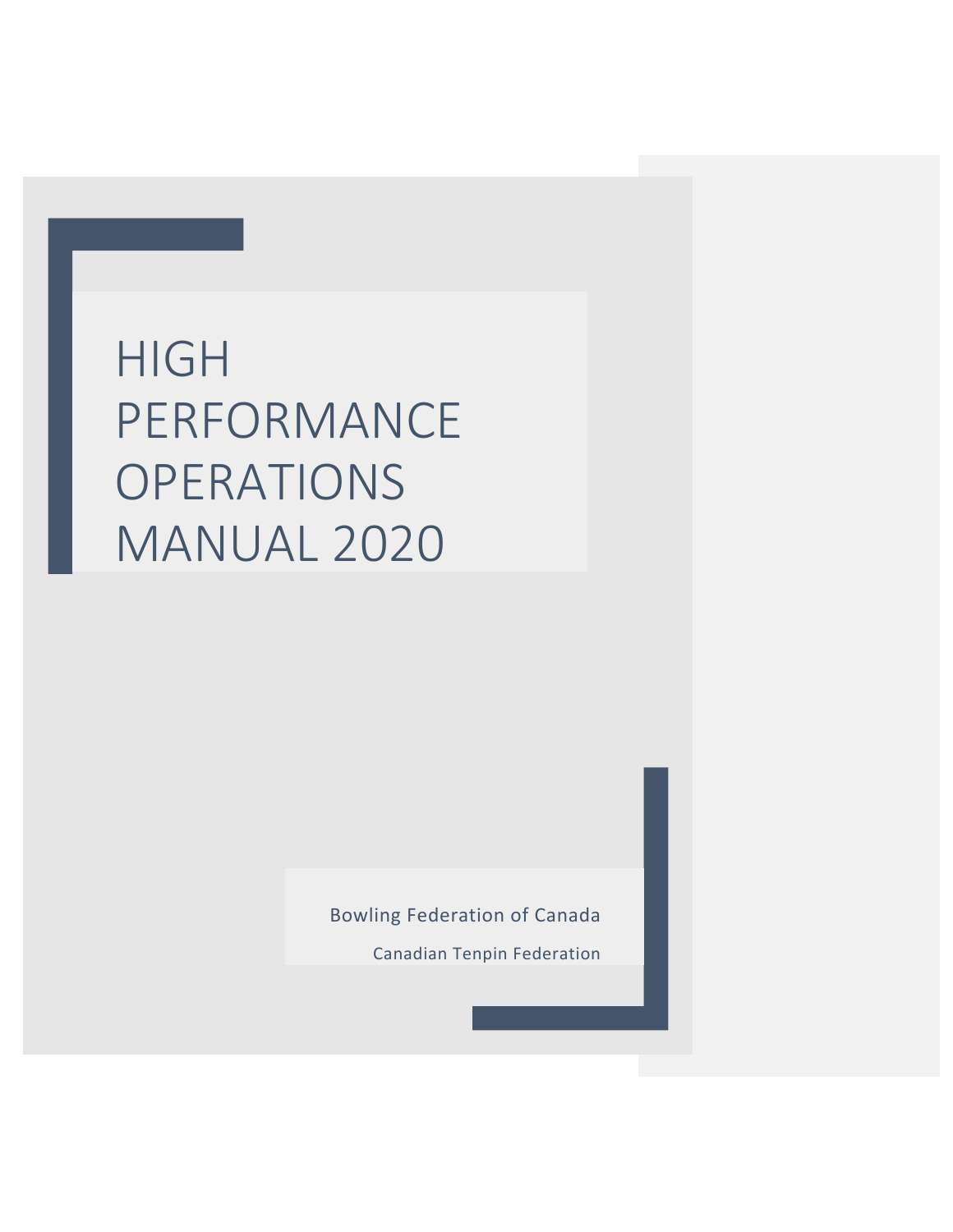# Table of Contents

| Appendix 1 - Membership Harassment, Bullying and Discrimination Policy  11 |
|----------------------------------------------------------------------------|
|                                                                            |
|                                                                            |
|                                                                            |
|                                                                            |
|                                                                            |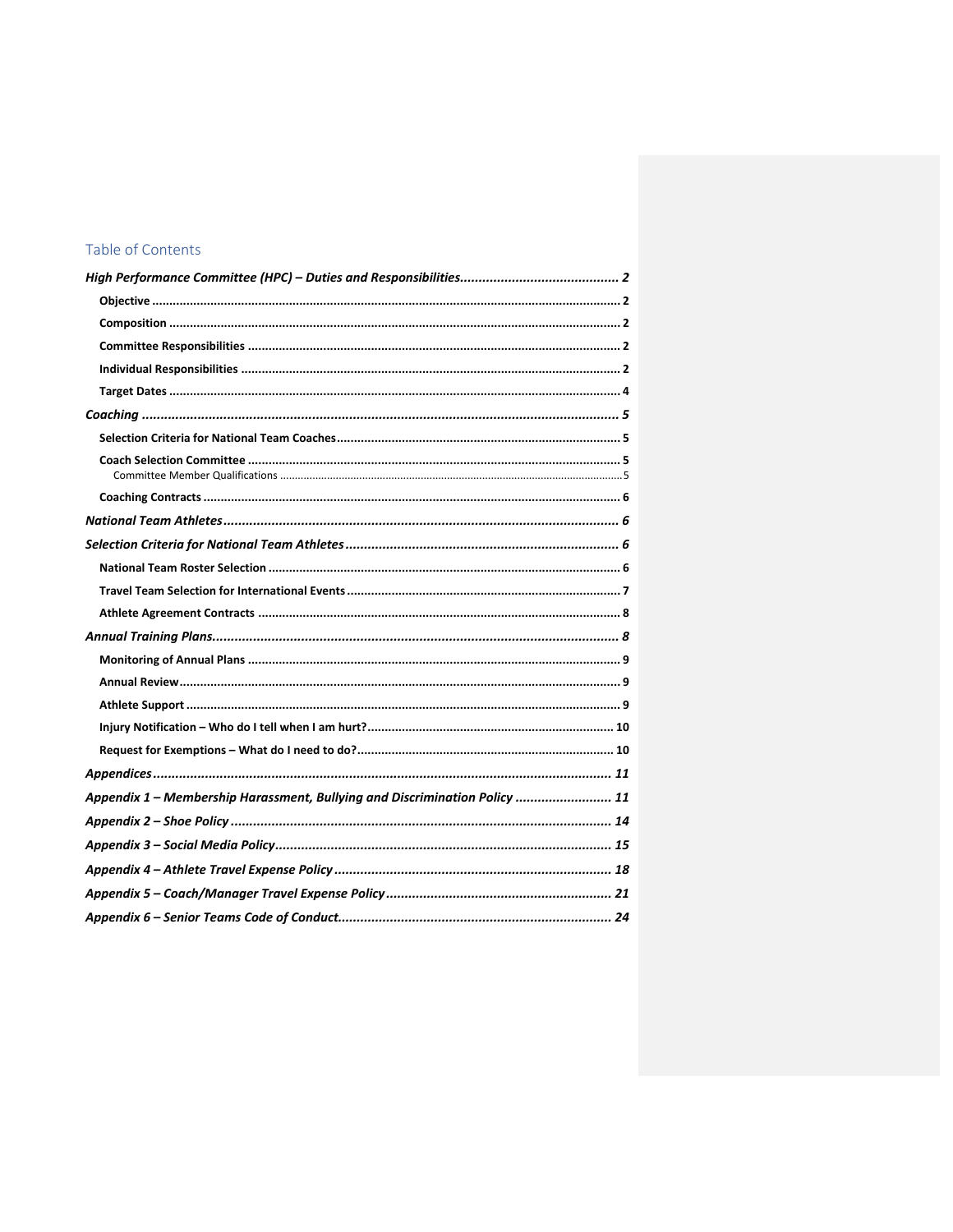# High Performance Committee (HPC) – Duties and Responsibilities

- A. Objective
- B. Composition
- C. Committee Responsibilities
- D. Individual responsibilities
	- I. Executive Director
	- II. High Performance Director
	- III. Coach Member
	- IV. Athlete Member

# Objective

The objectives of the High Performance committee are to raise the performance of Canadian tenpin bowling athletes in international competition; to assist Canadian tenpin bowling athletes to reach their maximum potential in international competitions, and to raise the caliber of national and provincial level competition in Canada.

# Composition

The High Performance Committee will be comprised of:

- **•** Director of High Performance
- **Executive Director**
- Coaches' reprepresentative or one alternate
- National Teams Athletes reprepresenatative or one alternate

# Committee Responsibilities

- (i) Report to the Canadian Tenpin Federation (CTF) Board of Directors & Executive Committee
- (ii) Provide an overall direction on the implementation of the national team programs (including but not limited to: recommendation for appointment;, supervision and evaluation of traveling coaches; selection of National Team athletes; and traveling teams)
- (iii) Recommend policy and guidelines for all areas of the national teams program and to assist in the writing of and updating of these policies and guidelines
- (iv) Educate CTF players regarding the scope and importance of the national team program
- (v) Keep accurate and detailed records of all work and proceedings
- (vi) Establish a yearly plan and budget with measurable goals for approval by the CTF Board of Directors

## Individual Responsibilities

(i) Executive Director (ED)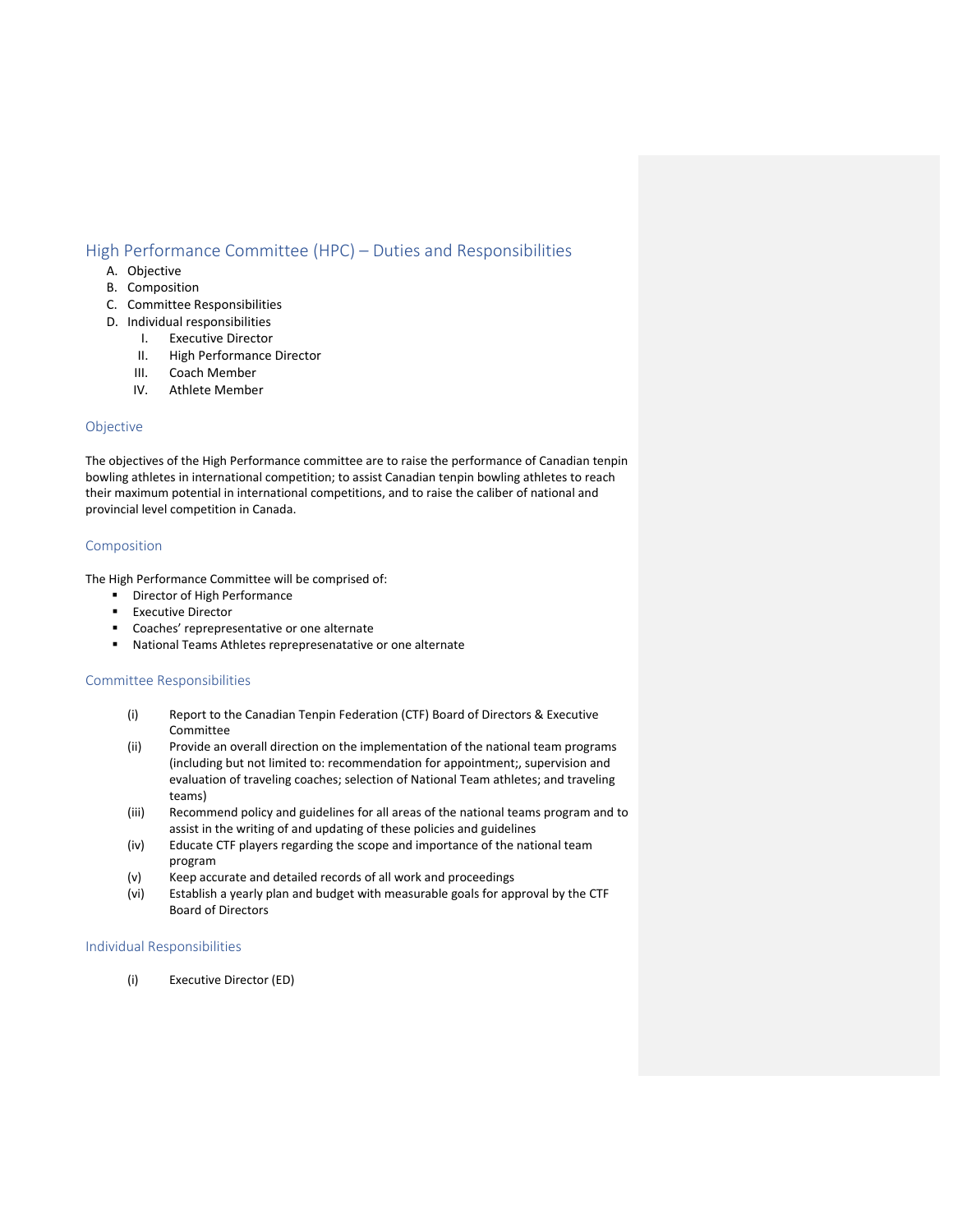- 1. HP Representative on the BFC Board
- 2. Prepares budget and funding applications tenpin for Sport Canada
- 3. COC Session Member
- 4. Delegate Representative for World Bowling and Pan Am Bowling Federations
- 5. Represents Tenpin at all International Federations
- 6. Member of Selection Committees
- (ii) High Performance Director (HPD)
	- 1. Chair all HPC meetings
	- 2. Act as the voice of CTF Board of Directors
	- 3. Distribute minutes of HPC meetings to members
	- 4. Prepare annual National Teams Coach (NTC) Honorarium Claim form, providing copies to all coaches prior to Canadian Team Trials, each year
	- 5. Reports to the Executive Director
- (iii) Coach Member
	- 1. Attend all HPC meetings; in the event attendance is not possible, ensure that the alternate coach is available and current on the topics to be addressed
	- 2. Act as the voice of the NTC staff, to communicate their opinions as a collective to the HPC
	- 3. Share documentations produced by HPD with the Coaching staff and solicit feedback from them in a timely manner. If this position is vacant, the HPD will assume this responsibility.
	- 4. Distribute minutes and materials from all HPC meetings to the coaches once approved by HPC. If this position is vacant, the HPD will assume this responsibility.
- (iv) Athlete Member
	- 1. To attend all HPC meetings; in the event attendance is not possible ensure that the alternate athlete is available and current on the topics to be addressed
	- 2. To act as the voice of all National Team athletes and to communicate their opinions as a collective to the HPC
	- 3. To share all documentation produced by HPC with all athletes and solicit feedback from the athletes in a timely manner
	- 4. To distribute the minutes and materials from all HPC meetings to the athletes once approved by HPC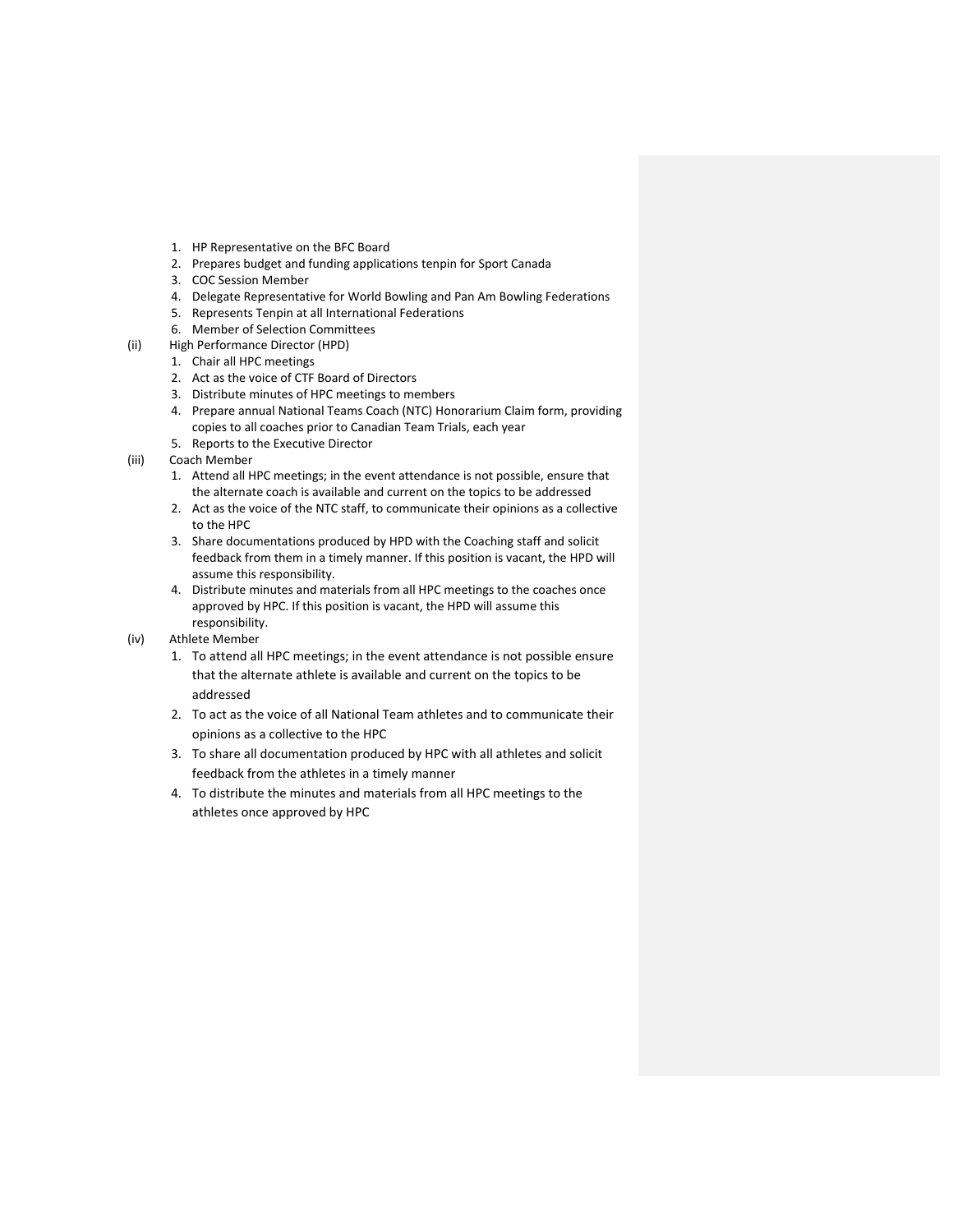# Target Dates

Throughout the year, there are several dates of importance to the HPC. These include posting of data to the website, Submissions to Sport Canada (SC), athlete and coach contracts, and events.

| Date             | Item                                                                                                        | Submitted from: | Submitted to:                                             |
|------------------|-------------------------------------------------------------------------------------------------------------|-----------------|-----------------------------------------------------------|
| Daily            | <b>Training Logs</b>                                                                                        | Athletes        | HPD/ED through<br>AMP                                     |
| <b>Jan 15</b>    | <b>Coaching Contracts</b>                                                                                   | HPD and ED      | All NTC Assistant<br>coaches                              |
| <b>Jan 15</b>    | <b>Athlete Contracts</b>                                                                                    | <b>HPD</b>      | Adult and Youth<br><b>National Team</b><br><b>Members</b> |
| Jan 15           | <b>Yearly Training Plan</b><br>template                                                                     | HPD or ED       | Coaches of all<br><b>National Team</b><br>athletes.       |
| Jan 15           | Selection of the Coach<br><b>Selection Committee</b><br>members for all<br>upcoming International<br>events | <b>HPD</b>      | <b>ED</b>                                                 |
| Feb <sub>1</sub> | First meeting of Coach<br><b>Selection Committee</b>                                                        | <b>HPD</b>      | ED                                                        |
| Feb 15           | Announcement of Travel<br>Coaches for all<br>upcoming International<br>Events                               | <b>HPD</b>      | <b>ED</b>                                                 |
| Feb 28           | <b>Events Consultation</b><br>Documents                                                                     | DHP/ED          | <b>CCES</b>                                               |
| Mar 15           | <b>Announce Team Trials</b><br>Venue/Dates - Post<br>Rules/Entry Online                                     |                 |                                                           |
| Mar 31           | Prepare funding<br>application for Sport<br>Canada                                                          | ED              | <b>BFC</b>                                                |
| June 1           | Prepare Budget for<br>Coaches and<br>Review/Finalize Budget<br>for Next Fiscal                              | HPD / ED        | CTF Board of<br>Approval                                  |
| Sept 12          | First meeting of Athlete<br><b>Selection Committee</b>                                                      |                 |                                                           |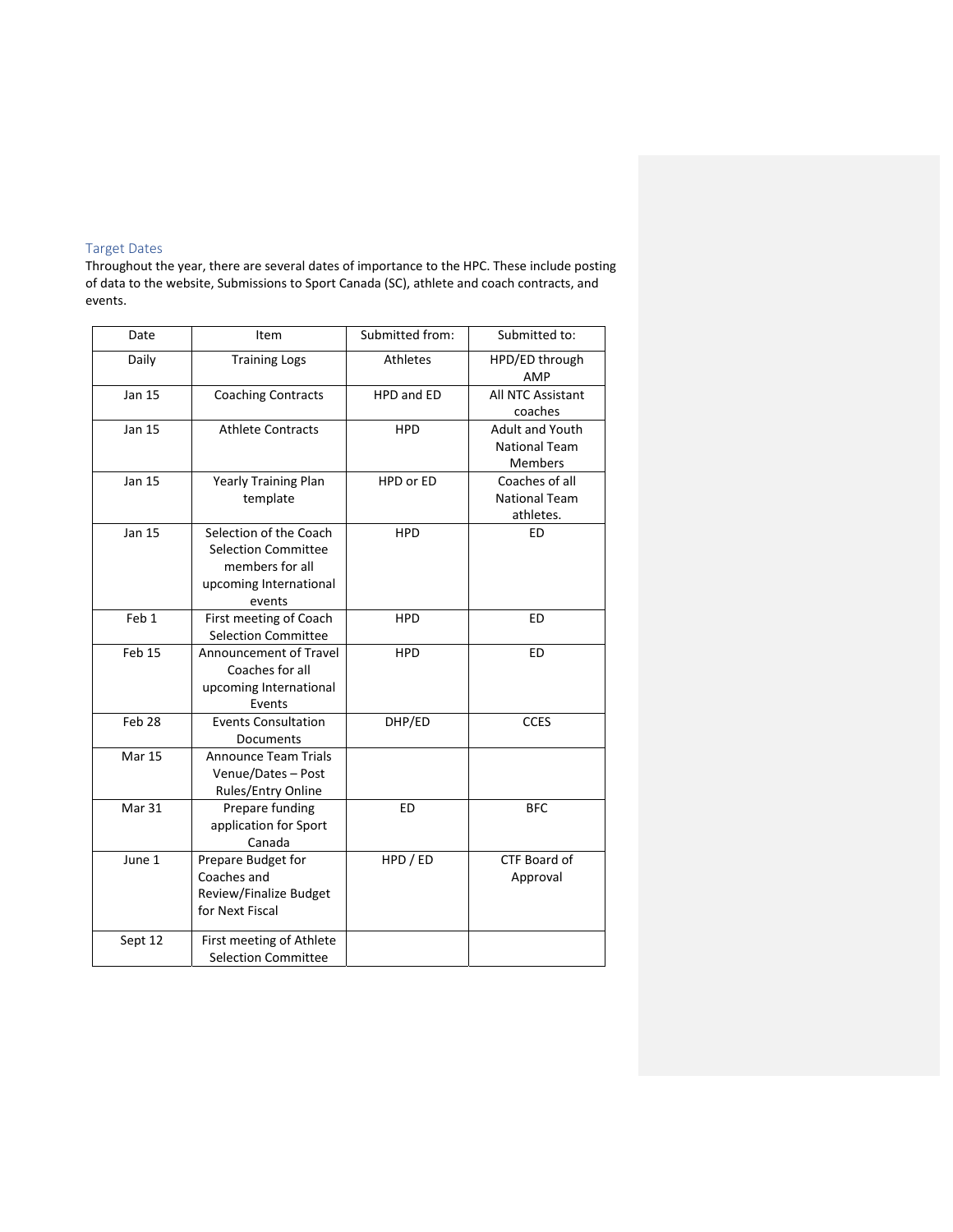| Oct 1             | Selection of National     |                    |           |
|-------------------|---------------------------|--------------------|-----------|
|                   | <b>Team Athletes</b>      |                    |           |
| Oct 15            | Announcement of           |                    |           |
|                   | <b>National Team</b>      |                    |           |
|                   | <b>Selections</b>         |                    |           |
| Nov 1             | Call for coaches $-$      | HPC in conjunction | Webmaster |
| (Every even year, | update coach selection    | with ED and CTF    |           |
| 2020, 2022, etc)  | criteria - post according | Executive          |           |
|                   | to events                 |                    |           |
| Dec 1             | Upcoming year events,     | <b>HPC</b>         | Webmaster |
|                   | athlete bios              |                    |           |

# Coaching

The Team Canada coaching staff will be selected every 2 years, following a call for coaches, interview and selection process. Responsibilities include planning, attending and delivering training camps, assigning work outs to athletes, feedback to HPC when requested, athlete debriefs, coaching at events, and others that are detailed in the coach contract. Contracts, responsibilities and selection criteria are reviewed and updated by HPC, with approval from the HPD and ED.

# Selection Criteria for National Team Coaches

With the assistance of HPC, the selection criteria for roster selection will be reviewed in the third quarter of every second year, prior to the call for coaches. Event selection criteria will be reviewed annually in the fourth quarter for the following year's teams and competition dates.

The criteria on which the travel team coaches are selected will be posted 6 to 10 months in advance of an event.

# Coach Selection Committee

The selection committee should be in place prior to the submission deadline of the coach selection posting and will consist of 3 to 5 members including the HPD and CTF Executive Director.

## Committee Member Qualifications

Knowledge of:

- High performance coaching
- Sport psychology
- Team building and team culture
- International travel and events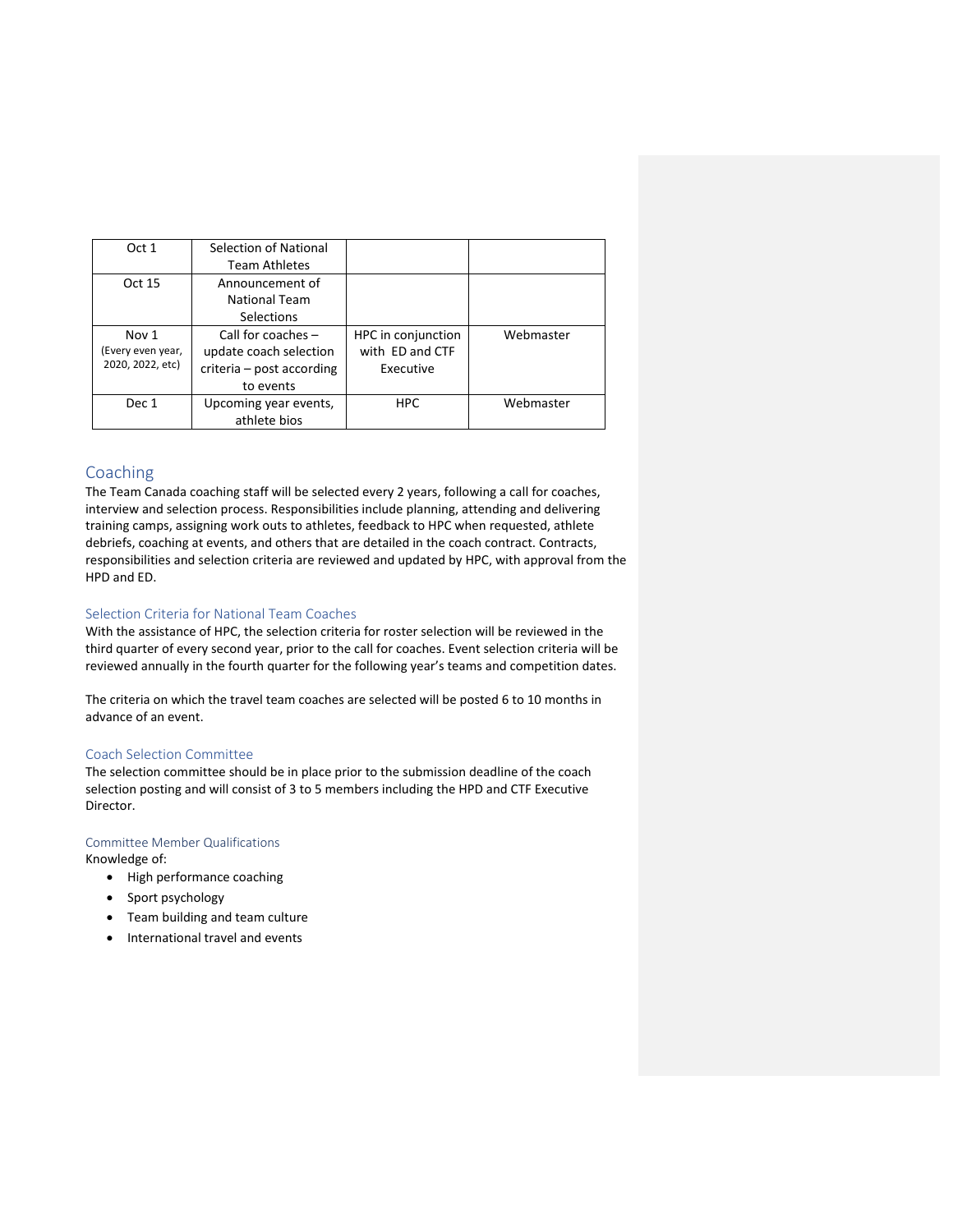When available, a former national team member may be asked to be part of the selection committee. Any former national team athlete must not be competing for the senior team to be eligible to be on the coach selection committee.

Names of the coach selection committee will remain confidential and not shared with applicants or other members of CTF.

## Coaching Contracts

NTC contracts will be reviewed bi-annually for content and to ensure they meet the needs of the association. In the event HPC does not receive a signed NTC contract by the deadline, then they will notify the HPD and ED.

NTC contracts will be signed and submitted to the National Office 7 days after receiving notification. All coaches must be a member in good standing with CTF.

# National Team Athletes

Team Canada will consist of an adult, youth, senior and super senior team in the men's and women's divisions, per the age eligibility requirement set out by World Bowling and Pan Am Bowling.

# Selection Criteria for National Team Athletes

With the assistance of HPC, the selection criteria for roster and event selection will be reviewed annually in the fourth quarter of the year for the following year's teams and competition dates.

## National Team Roster Selection

National Adult Team selection is comprised of a qualification process and a selection process. Each year's national team will consist of athletes who finished in the top 6 at the Canadian Team Trials and 2 athletes selected at large by the selection committee for the following calendar year. These selections will occur no later than the end of October and criteria will be posted to the CTF web site.

In the event of a resignation, suspension or other means where a roster spot becomes available, it will be filled by an additional selection at large from the pool of applicants in the original selection process.

National Youth team selection is the top 4 age‐eligible athletes in the Youth Boys' and Girls' Divisions at CTT, for the following calendar year. In the event of a resignation, suspension or other means where a roster spot becomes available, it will be filled by the 5<sup>th</sup> placy finisher at CTT, and so on.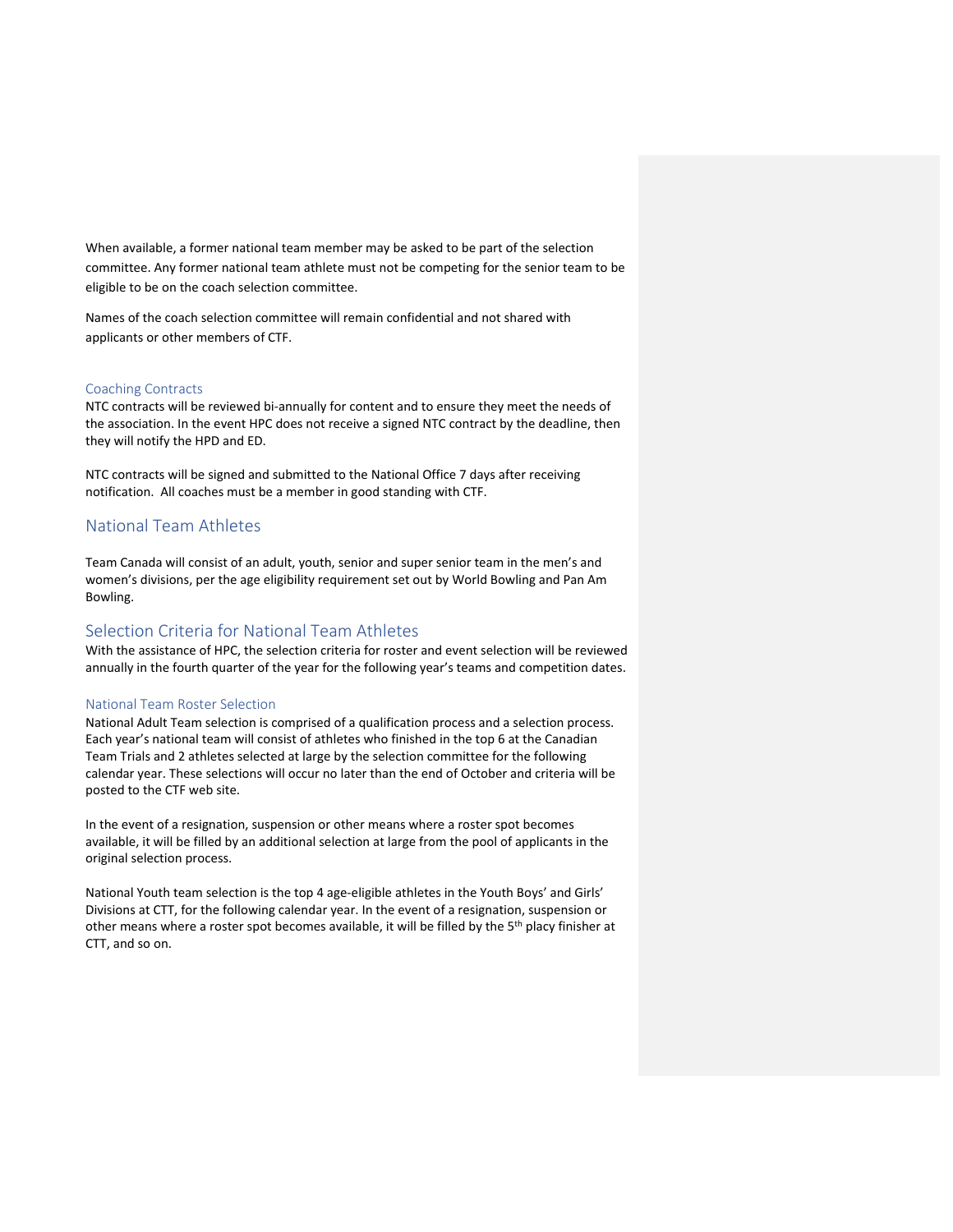National senior team selection is the top 4 age‐eligible athletes in the Senior Men's and Ladies Divisions at CTT, starting June 1 of the same year. In the event of a resignation, suspension or other means where a roster spot becomes available, it will be filled by the 5<sup>th</sup> placy finisher at CTT, and so on. In the event there are not enough competitors at CTT to fill each team's roster requirements, the roster positions will be filled by an at‐large selection by the HPC.

National Super Senior team selection will consist of an at large age-eligible selection of 2 men and 2 women to be selected after the completion of CTT, for the year starting June 1 of the same year. The deadline for applications in this division is the final day of CTT, each year if selection is needed.

## Travel Team Selection for International Events

Selection for travel teams will be done following criteria set out by the HPC and with input from the coaching staff when needed. Criteria will be posted to the CTF website.

For World competitions, selection for events will be done following the announcement of the pattern bank, approximately 90 days prior to the tournament. For Pan American bowling events, selections will take place approximately 60 days prior to the tournament when the patterns are announced.

Athletes will be advised privately, and this information will be kept confidential until the public announcement is made by CTF.

The schedule for the next quadrennial is as follows:

|                                          | 2020 | 2021 | 2022 | 2023 |
|------------------------------------------|------|------|------|------|
|                                          |      |      |      |      |
| <b>Adult Team</b>                        |      |      |      |      |
| Pan Am Bowling Championship-Men          | x    |      |      | x    |
| Pan Am Bowling Championship-Women        | x    |      | x    |      |
| Pan Am Games-Must Qualify                |      |      |      | X    |
| Pan Am Champion of Champions             | x    |      |      |      |
| World Championship-Men                   |      |      | x    |      |
| World Championship-Women                 |      |      |      | x    |
| World Championship-Combined-Must Qualify |      | x    |      |      |
| World Games-Must Qualify                 |      | X    |      |      |
| World Singles-Previously World Cup       | x    | x    | x    | x    |
| <b>Youth Team</b>                        |      |      |      |      |
| Pan Am Bowling-Youth-U21                 |      | x    |      | x    |
| Pan Am Bowling-Youth-U23                 |      |      |      |      |
| Pan Am Games-Youth-U23                   | x    | x    |      |      |
| World Bowling Youth Championship-U21     | x    |      | x    |      |
| World Bowling Junior Championship-U18    |      | x    |      | x    |

**Commented [CI1]:** Can we say that a quadrennial schedule will be on the website or we edit this to be a list of Federation Events we attend (depending on Funding) I am concerned as this is already outdated. If we List (please check my years I am guessing) Pan Am Bowling Men - every odd year Pan Am Bowling Woman – every event year Pan Am Bowling – every odd year Pan Am Bowling Senior – every even year Pan Am Bowling Combined – every 4<sup>th</sup> Quarter (must Qualify) Pan Am Bowling Youth Games Pan Am Bowling Adult Games Pan Am Bowling Champion of Champions World Bowling Men World Bowling Woman World Bowling Youth World Bowling Seniors World Bowling Singles (formerly World Cup) Word Bowling Combined (Must Qualify)

**Commented [CI2R1]:** Whatever is easier

**Commented [TR3R1]:** Looks good to me.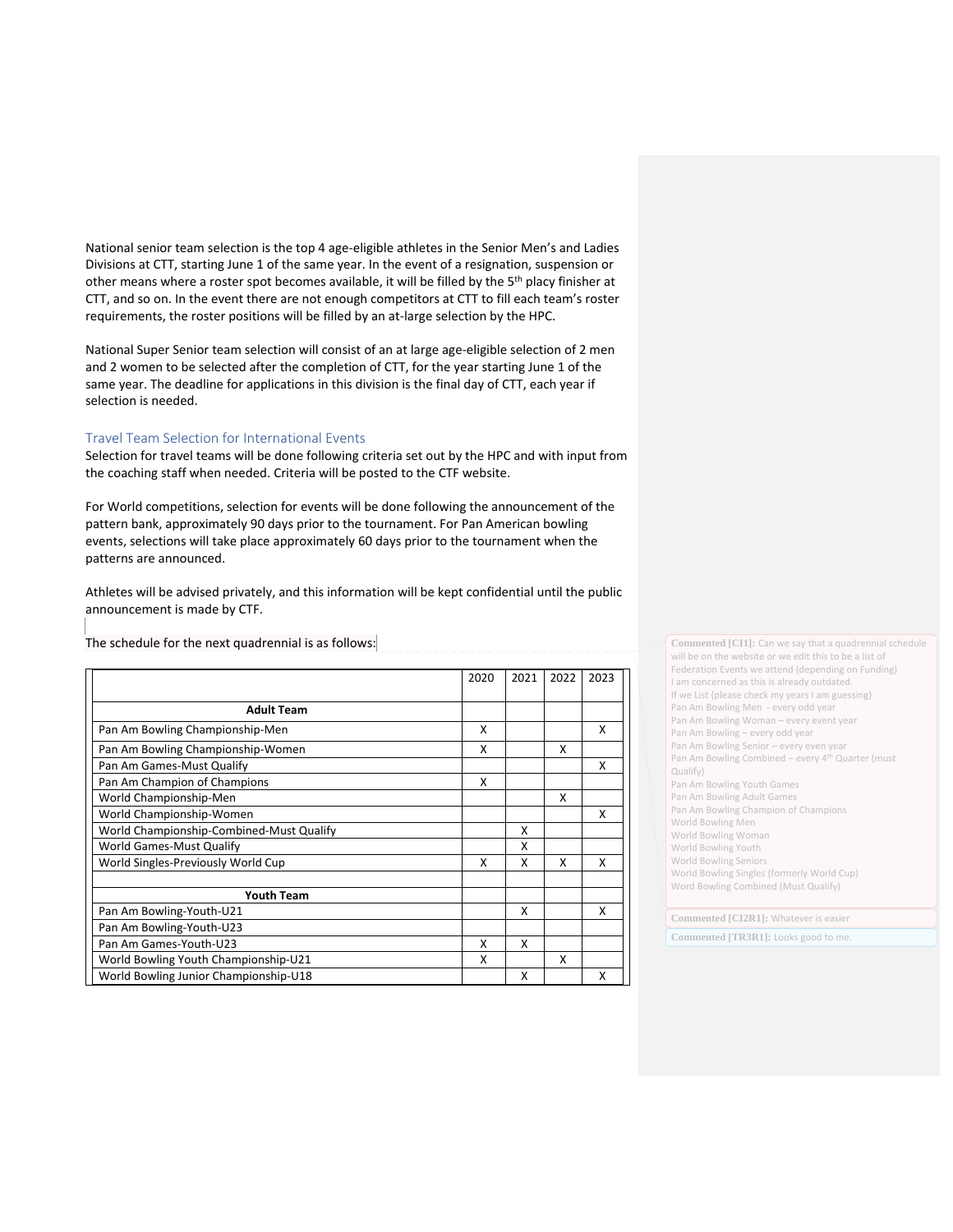| Senior and Super Senior Team |  |  |
|------------------------------|--|--|
| Pan Am Bowling Championship  |  |  |
| World Bowling Championship   |  |  |
|                              |  |  |

Youth, Senior and Super Senior roster selections based on travel team requirements, and therefore do not need a separate selection process for events.

## Athlete Agreement Contracts

Adult and Youth Team athlete agreement contracts will be signed and submitted to HPD or HPC by February 15<sup>th</sup> annually.

Senior and Super Senior Team Code of Conduct will be signed and submitted to HPD or HPC by June 15<sup>th</sup> annually.

Athlete contracts will be reviewed bi‐annually to ensure that they meet the needs of the association and that they reflect the current requirements of the association and or Sport Canada. All athletes are required to meet all training and contract requirements established HPC and approved by the CTF Board, in order to maintain eligibility for event selection.

# Annual Training Plans

Annual training plans will be developed for Adult and Youth National Team members. They will be developed in conjunction with the athlete, their National Team Coach(es). Annual plans will be prepared by the coach and submitted to the HPD for final approval.

Annual Plan development will start in the fourth quarter of each year, in preparation for the following calendar and competition year.

Training plans will include, but are not limited to:

- i. Athlete and NTC name
- ii. Goals for the upcoming season
- iii. Projected events
- iv. Training Periods, Phases, mesocycles, microcycles
- v. Training hours, volume and intensity
- vi. Fitness Testing (initial and periodic testing throughout the year)
- vii. Video (technical) review (initial and periodic)
- viii. Athletic Ability development
- ix. Nutrition
- x. Technical Skills
- xi. Mental Skills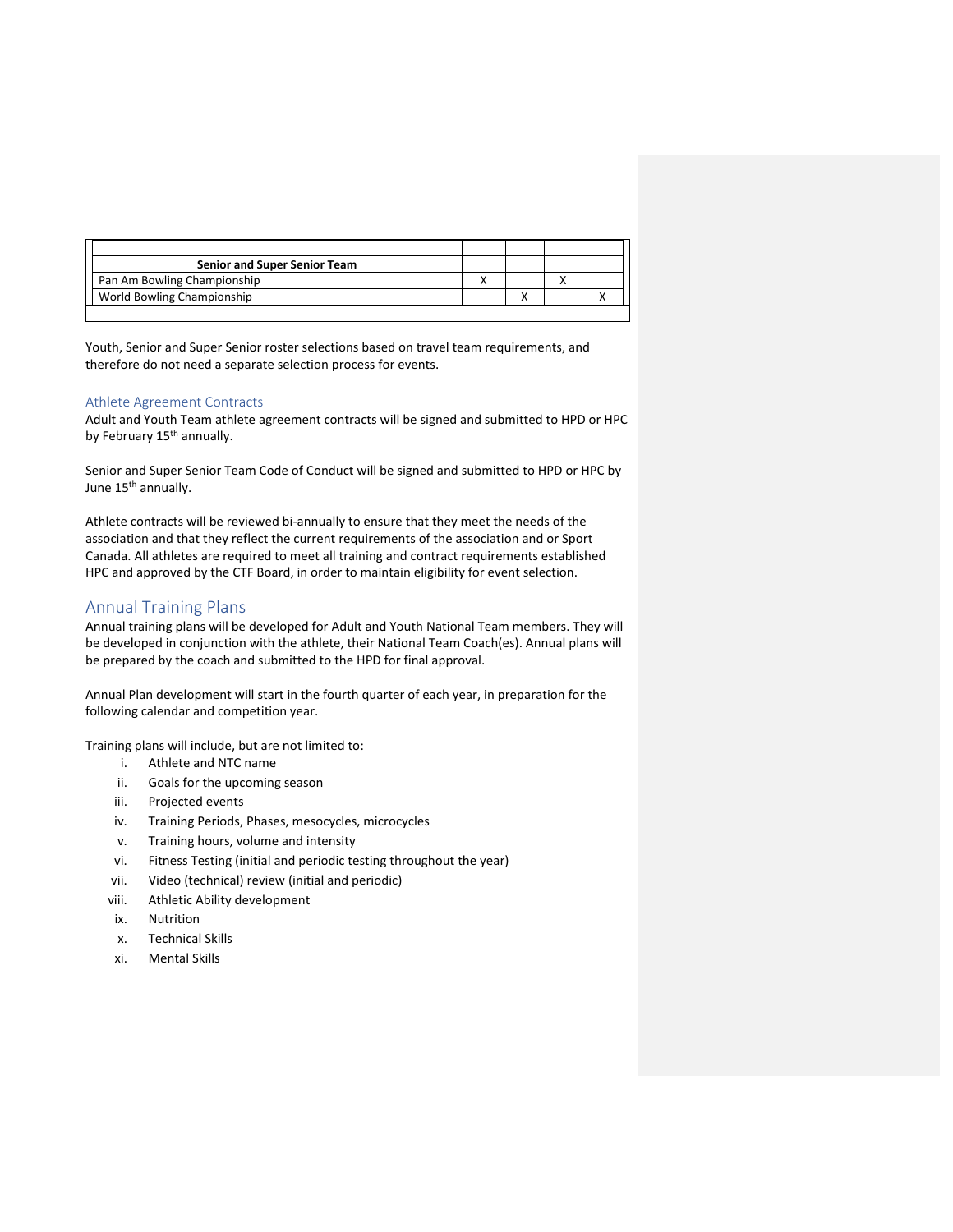Junior National Team members' Yearly Training Plans will align with the appropriate stages of LTAD when applicable.

## Monitoring of Annual Plans

National team coaching staff will schedule training sessions for athletes according to their yearly planning instrument (YPI) through the online athlete platform. Athletes will log these training sessions through the same platform. In addition:

- HPC members or NTC's may be asked to observe a practice session or attend an athlete's scheduled practice session to ensure compliance.
- One of the HPC members will submit a monthly training report on the progress of each athlete, providing adherence to the training plans submitted, and achievements of benchmarks to the HPD.
- Athletes/Coaches may be requested to supply further documentation if it is determined that the training plans are not being adhered to.
- Baseline testing should be undertaken in the first quarter of each year with follow up testing occurring quarterly (depending on event scheduling). Testing results will be submitted to CTF to be held for submission to Sport Canada at their request only.
- The HPC can request videos of the athletes in competition. The HPD or ED may also occasionally request video footage of the athlete training.

## Annual Review

Athlete reviews are to be done annually with a member of the coaching staff or directly with an HPC member. The review will consist of the following:

- 1) An annual review document to be completed by the athlete and their coach in the fourth quarter of each year.
- 2) The document will review the goals and objectives for the athlete, the outcomes achieved, any gaps and what assistance CTF can provide for them in the upcoming year.
- 3) The annual review document will be submitted to the HPD or ED, who will keep this information confidential and supply it to Sport Canada when requested.

## Athlete Support

An athlete support guide will be available on the CTF web site and will be updated annually or as changes are made to the policies of the High‐Performance program. It will contain the following information:

- What is the CTF Board of Directors and what is its function?
- Summary of the High‐Performance program,
- Who are the HPC members, their functions and any alternates
- Selection policy and criteria for events and teams
- Travel and expense policies of CTF
- Additional policies important policies: social media, anti-doping, appeals, etc.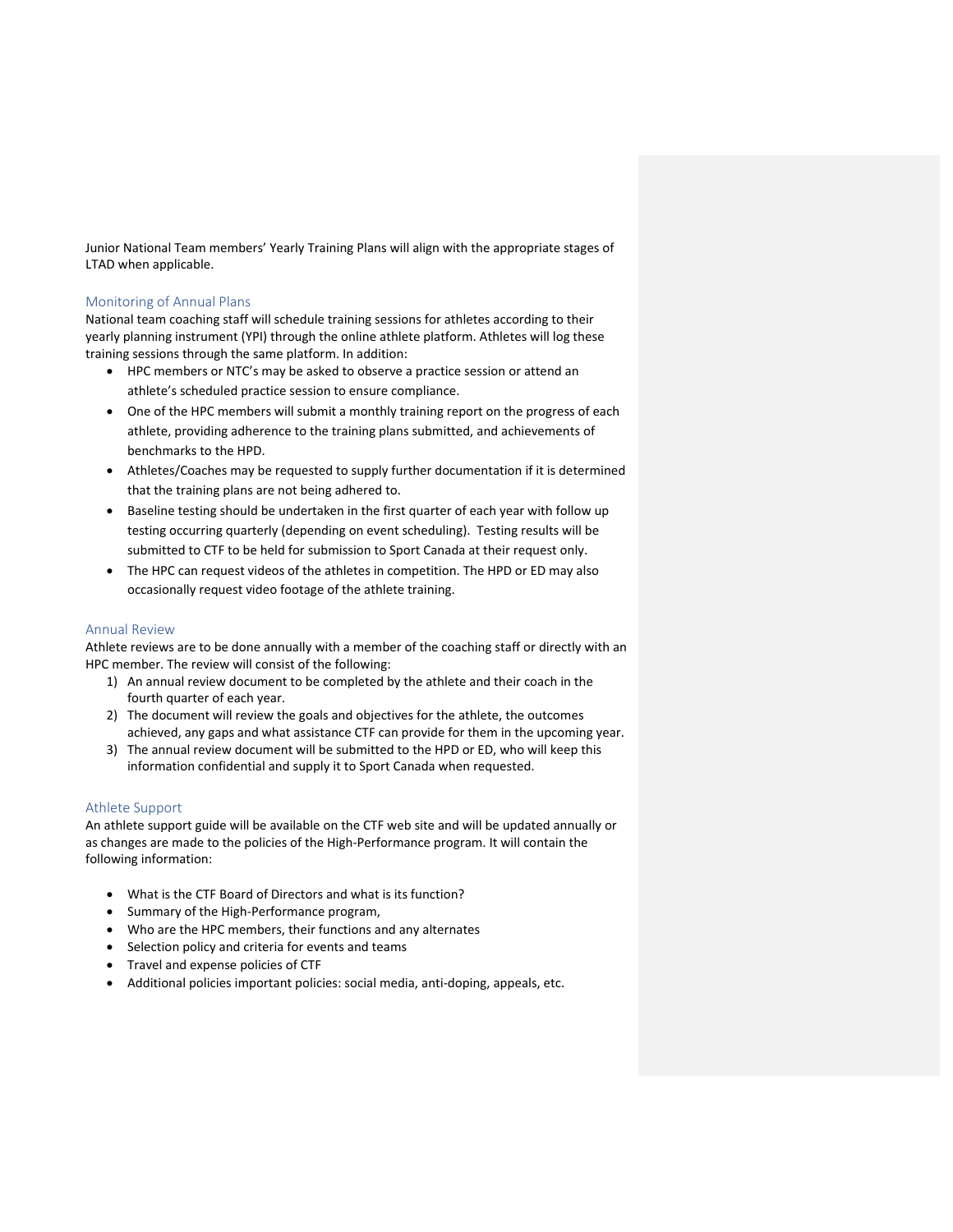Additional agencies such as CCES, SDRCC, AthletesCAN

## Injury Notification – Who do I tell when I am hurt?

National Team members who are injured and cannot attend a Training Camp, Event, or other required function should advise their coach by providing a written note from a treating medical professional. The coach will advise the HPD or ED by providing the completed exemption form.

This will be taken into consideration if submitted before the selectin process for an upcoming event. If selections for tournaments have already been made, and the injury or illness limits the athlete's ability to prepare for the event, the selection committee may decide to replace that athlete for the affected event.

Failure to report injury can result in suspension from current or future team eligibility, depending on the severity of the offense and impact on team performance.

## Request for Exemptions – What do I need to do?

For exemptions other than an injury, all pertinent information should be forwarded to the HPD and ED. This may include medical confirmation in the event of illness or injury of a family member, copies of email communications with third parties that support the request for an exemption. The HPC may request from the individual other materials or ask questions and these must be provided or responded to within 3 days of the request or show that the requested materials are being sought and the delay is not due to the athlete.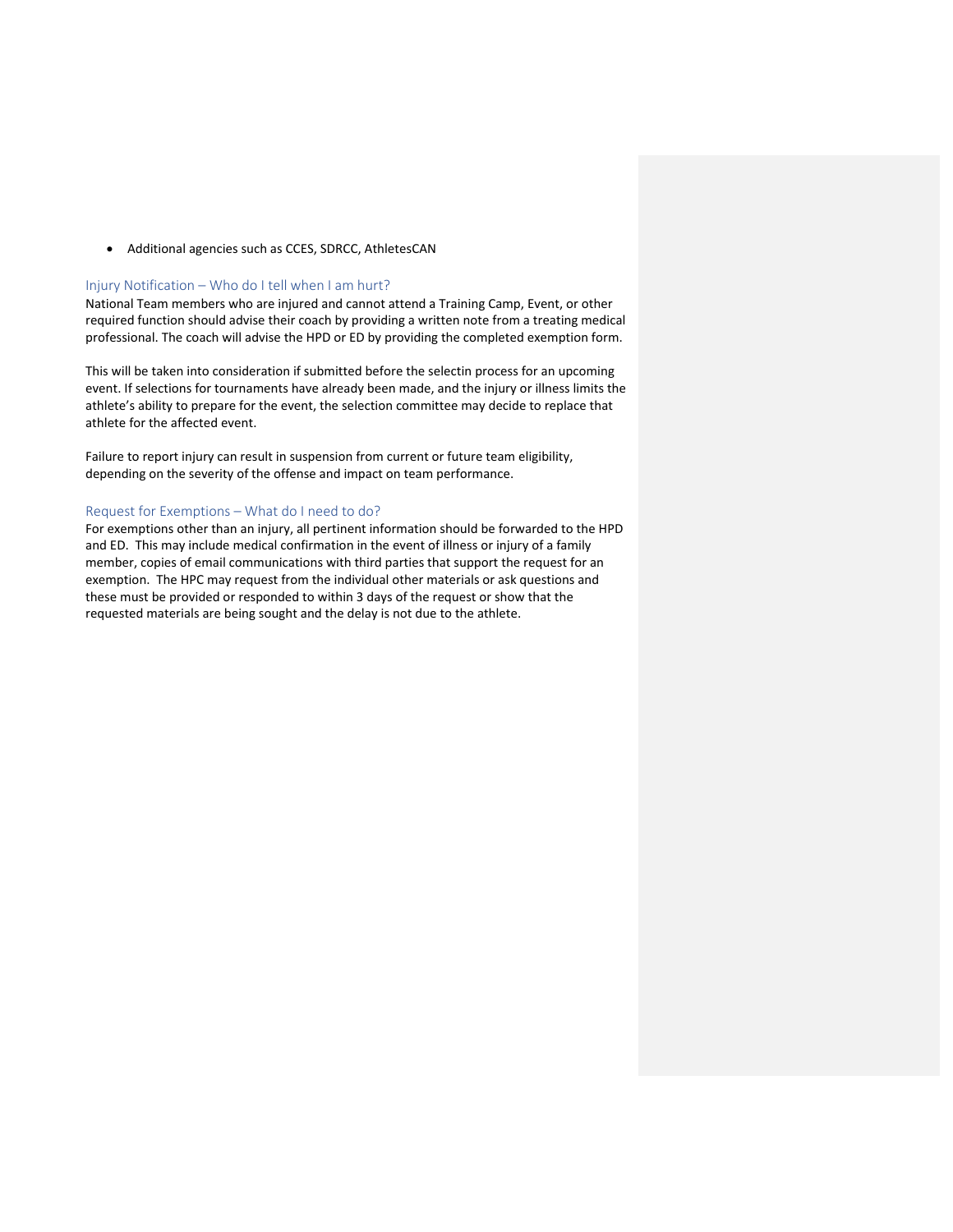# Appendices

Note that the following appendices include policies that may be updated on an individual basis, and implemented prior to being updated in this document. In the case of a discrepancy between an individual policy document, and this Manual, the individual policy will take precedence.

# Appendix 1 – Membership Harassment, Bullying and Discrimination Policy

## **Purpose**

Canadian Tenpin Federation is committed to providing a bowling environment in which all individuals are treated with respect and dignity. Everyone has the right to participate in a respectful environment free from bullying, harassment and discrimination.

## **Discrimination**

Every CTF Member is entitled to participate free from discrimination. CTF strictly prohibits unlawful discrimination, including discrimination based on race, color, national place of origin, ancestry, sex (including pregnancy), religious beliefs, age, physical or mental disability, sexual orientation, gender identity or expression, family or marital status, or any other ground or characteristic protected under applicable provincial human rights legislation ("Protected Characteristics").

This policy addresses discrimination as contemplated by the applicable provincial human rights legislation. Under this policy, "discrimination" is differential treatment based on Protected Characteristics. Discrimination may also be found where a requirement, qualification or factor exists that is not discriminatory on its face but results in the exclusion, restriction or preference of a group of persons who are identified by a prohibited ground of discrimination and cannot be demonstrated to be reasonable and justified in the circumstances.

## **Bullying and Harassment**

Harassment may relate to a form of discrimination set out in human rights legislation, but it does not have to. Discriminatory harassment includes harassment related to race, sex, religious creed, color, national origin, ancestry, disability or medical condition or age. Bullying and harassment are any behavior that demeans, embarrasses, humiliates, or verbally abuses a person and that is known or would be expected to be known to be unwelcome.

Prohibited conduct includes but is not limited to the following behaviors:

- a) written or verbal abuse or threats, including swearing;
- b) intimidating conduct or gestures;
- c) unwelcome remarks, jokes, taunts;
- d) unwelcome physical contact;
- e) physical or sexual assault;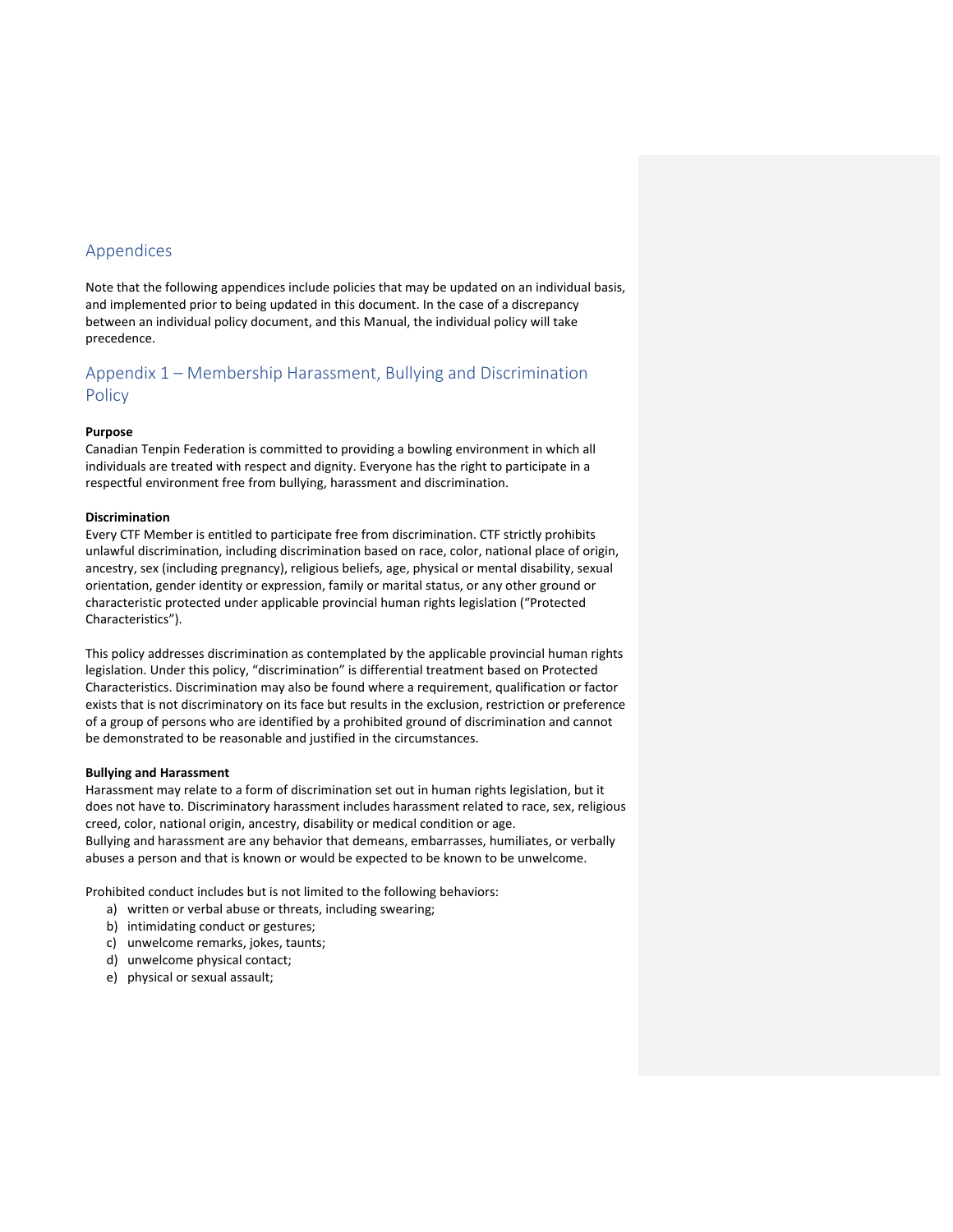- f) vandalism of personal property;
- g) abuse of authority which undermines performance or threatens an individual's career;
- h) racial, religious or ethnic slurs;
- i) practical jokes which cause awkwardness or embarrassment, endanger a person's safety, or negatively affect performance;
- j) unwelcome sexual flirtations, advances, requests for sexual favors, or invitations, whether indirect or explicit;
- k) unwelcome comments, innuendo, taunting, or questions about a person's looks, body, attire, age, race, religion, sex, sexual orientation, or sex life;
- l) displays of pornographic, racist or other offensive or derogatory material;
- m) leering, whistling, or other suggestive or obscene gestures;
- n) condescending, paternalistic or patronizing behavior which undermines self‐esteem, diminishes performance, or adversely affects the skating environment

Sexual harassment may be directed at members of the same sex or the opposite sex. This repetitive improper behavior is insulting, intimidating, humiliating, malicious, degrading, or embarrassing. The improper behavior does not have to be made with the intent to harass or discriminate, to be in violation of this policy.

## **Application of this Policy**

This policy applies to all members of Canadian Tenpin Federation, including officials, coaches, athletes, volunteers, National Board of Directors, Provincial Board of Directors, and the Local Board of Directors. Canadian Tenpin Federation encourages the reporting of all incidents of harassment, regardless of who the offender may be.

This policy applies to discrimination, bullying and harassment which may occur at or during any CTF business or bowling activity or event (including business or bowling activities or events of member organizations). It also applies to prohibited conduct occurring outside of those situations, when the harassment or bullying is occurring between persons covered by this policy, and the conduct adversely affects the Canadian Tenpin Federation bowling environment. Every member of Canadian Tenpin Federation has a responsibility to play a part in ensuring that Canadian Tenpin Federation bowling environment is respectful and free from discrimination, bullying and harassment. This means not engaging in, allowing, condoning, or ignoring behavior which is contrary to this policy. In addition, any member of Canadian Tenpin Federation who believes that a fellow member of Canadian Tenpin Federation has experienced or is experiencing harassment is encouraged to notify Canadian Tenpin Federation.

#### **Complaints**

An individual who believes he or she has been harassed has the right:

- a) to file a complaint under Canadian Tenpin Federation Membership Complaints, without fear of embarrassment or retaliation; and
- b) to contact the appropriate provincial human rights commission directly, if desired.

#### **Confidentiality**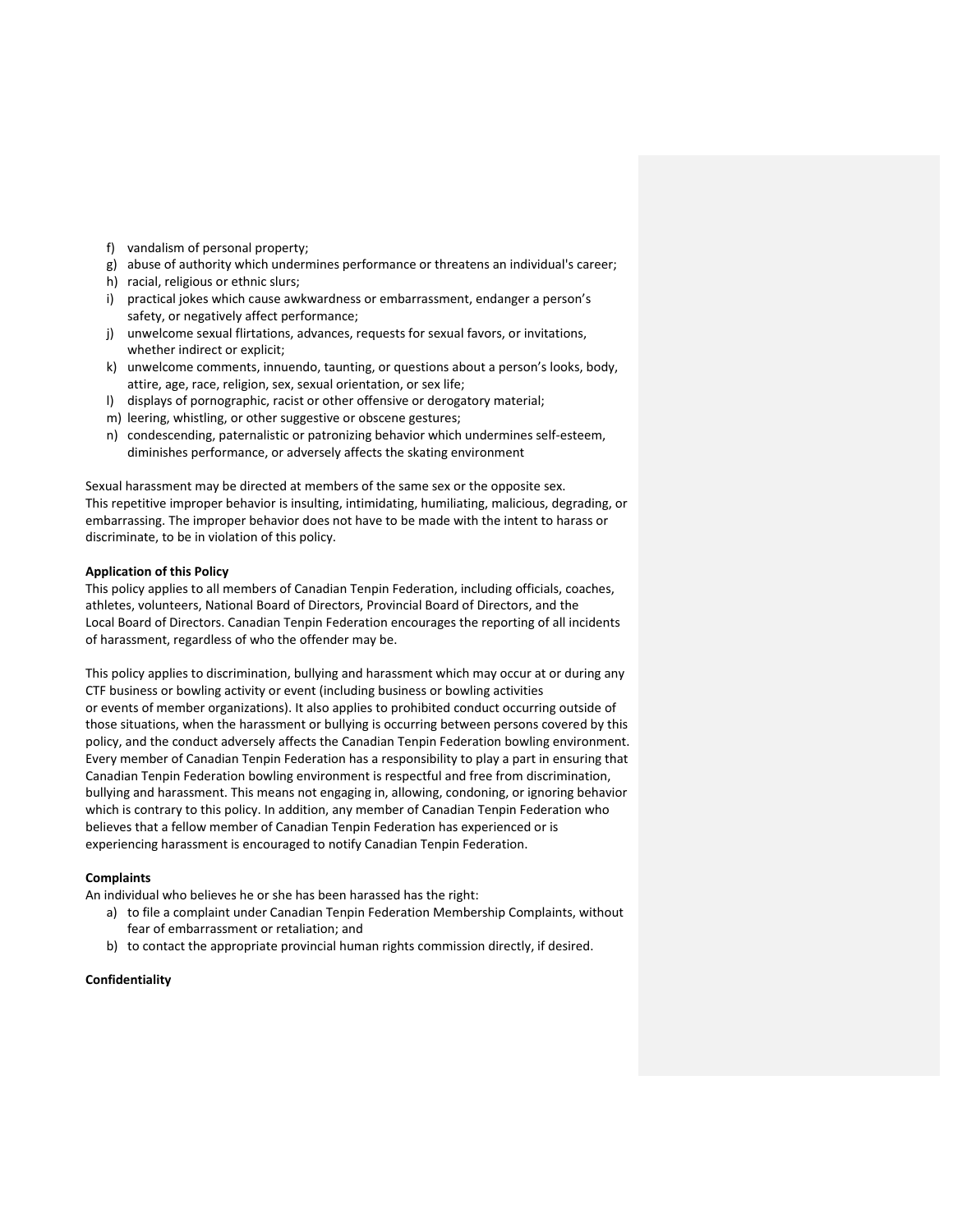Canadian Tenpin Federation understands that it can be extremely difficult to come forward with a complaint of discrimination, bullying or harassment, and that it can be devastating to be wrongly accused of such conduct. Canadian Tenpin Federation recognizes the interests of both the complainant and the respondent in maintaining confidentiality.

Canadian Tenpin Federation shall maintain all records in a confidential manner, except to the extent that disclosure of any of this information is necessary for the purposes of investigating the complaint or taking disciplinary and corrective action in relation to the complaint or is required by law.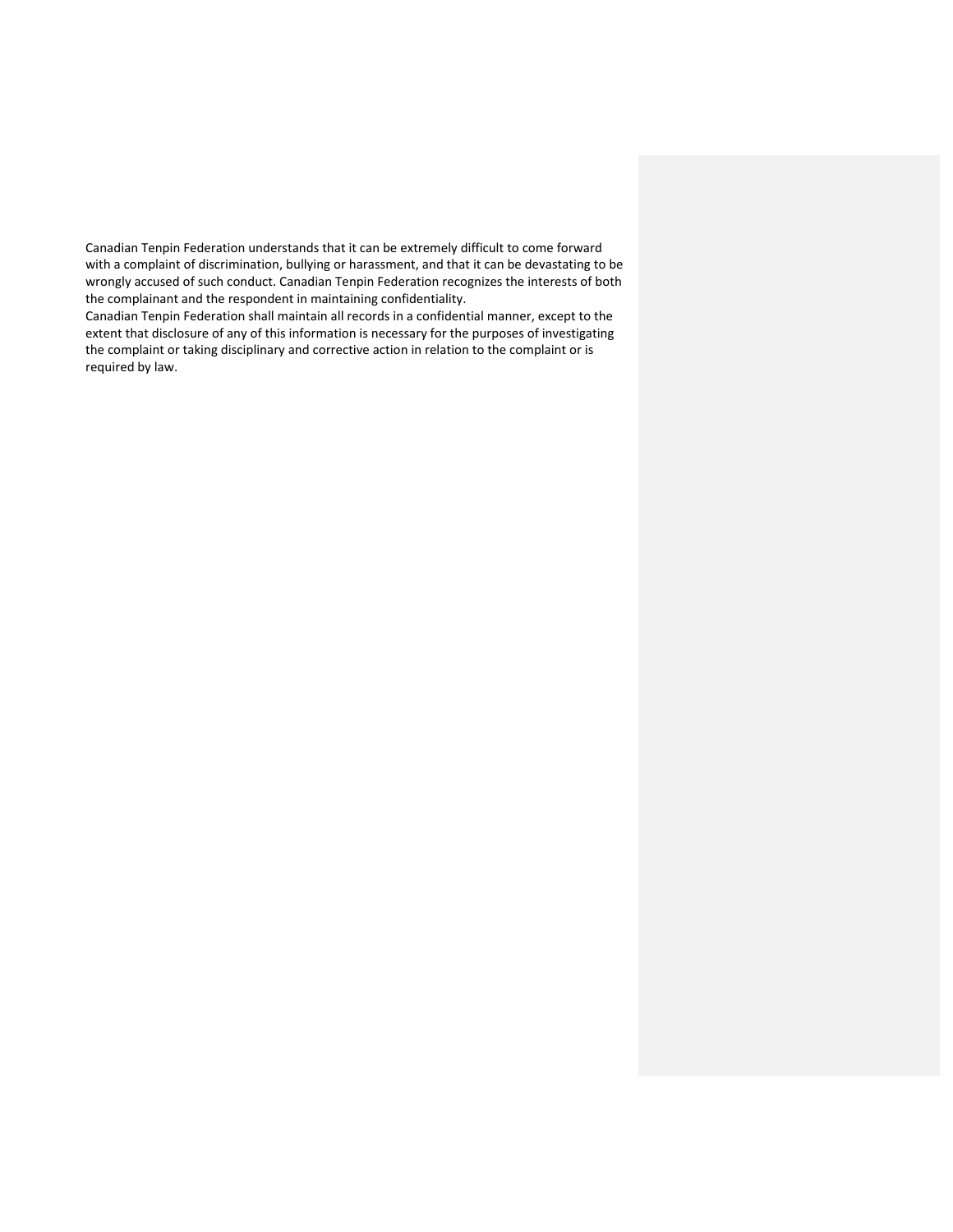# Appendix 2 – Shoe Policy

## **Purpose**

Clearly define/describe the Team Shoe Policy for the external policy manual. This policy encompasses the rules and guidelines regarding the provision of bowling shoes from our sponsors.

## **Schedule**

The HPD and CTF ED will rotate the bowling shoes received from Sponsors through the teams on an annual cycle.

2020 – Adult Men's and Women's Teams

2021 – Youth Boys' and Girls Teams and New Members to the Adult Men's and Women's Teams

2022 – Adult Men's and Women's Teams

2023 – Senior Men's and Women's Teams, Pan Am Team and up to 4 pairs for new Adult Team Members.

2024 – Youth Boys and Girls Teams and New Members to the Adult Men's and Women's Teams

This policy is to be revised and update on a quadrennial basis or when the sponsorship agreement changes to increase or decrease the number of shoes. It is the responsibility of the HPD to ensure that the HPC follows this policy and revises it when necessary.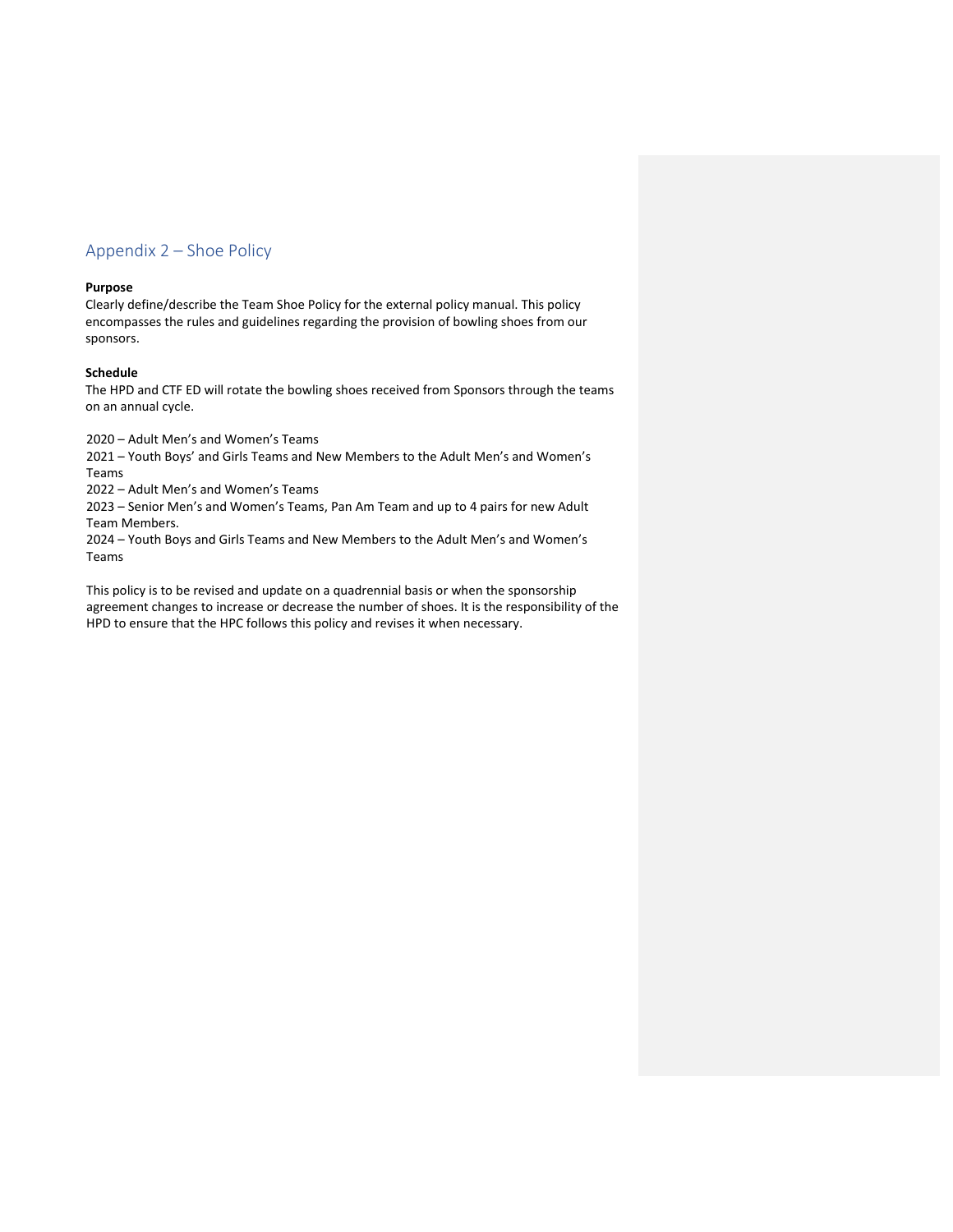# Appendix 3 – Social Media Policy

## **Purpose**

Social media has become an integral part of our daily routine by allowing users to communicate with each other on multiple platforms such as Facebook, Twitter and Instagram. Most people's primary use of social media is to connect with family and friends, and therefore they share posts that are relevant on a personal level.

However, it is important to note that your profiles serve not only to represent who you are, but they represent *who* and *what* you are affiliated with. In this case, CTF, The Bowling Federation of Canada, Sport Canada, the coaches, volunteers, and sponsors affiliated with Team Canada can be affected by the content that you post, like or share online. This can be both disadvantageous and advantageous, depending on the information that is shared. You must keep in mind that everything that you post on social media is affiliated with CTF and Team Canada in the public's eyes.

In accordance with the Athlete's Agreement, photos, posts and any behaviour deemed inappropriate or abusive by CTF can be subject to fines, suspensions and other sanctions. In order to avoid potential conflict, it's always better to think before you post.

## **Guidelines**

The following guidelines will serve to clarify what is acceptable to post on social media, what can be posted to have a positive effect on you as a bowler and CTF, and how to avoid social media backlash or controversy.

- Disclose who you are. It is important to be transparent and truthful when using social media. This enables other users to easily find and communicate with you. People will identify with you and look up to you in your role on Team Canada. They will use your profiles to follow your success, and too much misleading information will prevent them from doing so.
- Post about what you know. This will provide consistent content on your page, but it will also be accurate in terms of what is going on in regards with Team Canada and CTF. *If you are uncertain about a topic, do not post about it.* If you are asked a question and do not know how to give a proper answer, speak with a coach or manager to formulate a proper response before engaging in any public forum. An inappropriate or inaccurate post/response could have a lot of backlash.
- Respect internal information. It is encouraged to talk about your role on Team Canada and about CTF in a positive way, but you must be aware to not post any confidential information regarding CTF and Team Canada. If you are unsure whether or not you can post certain information and share it with the public, it is better to verify first than to post it it also a state of the state of the state of the state of the state of the state of the state of the state o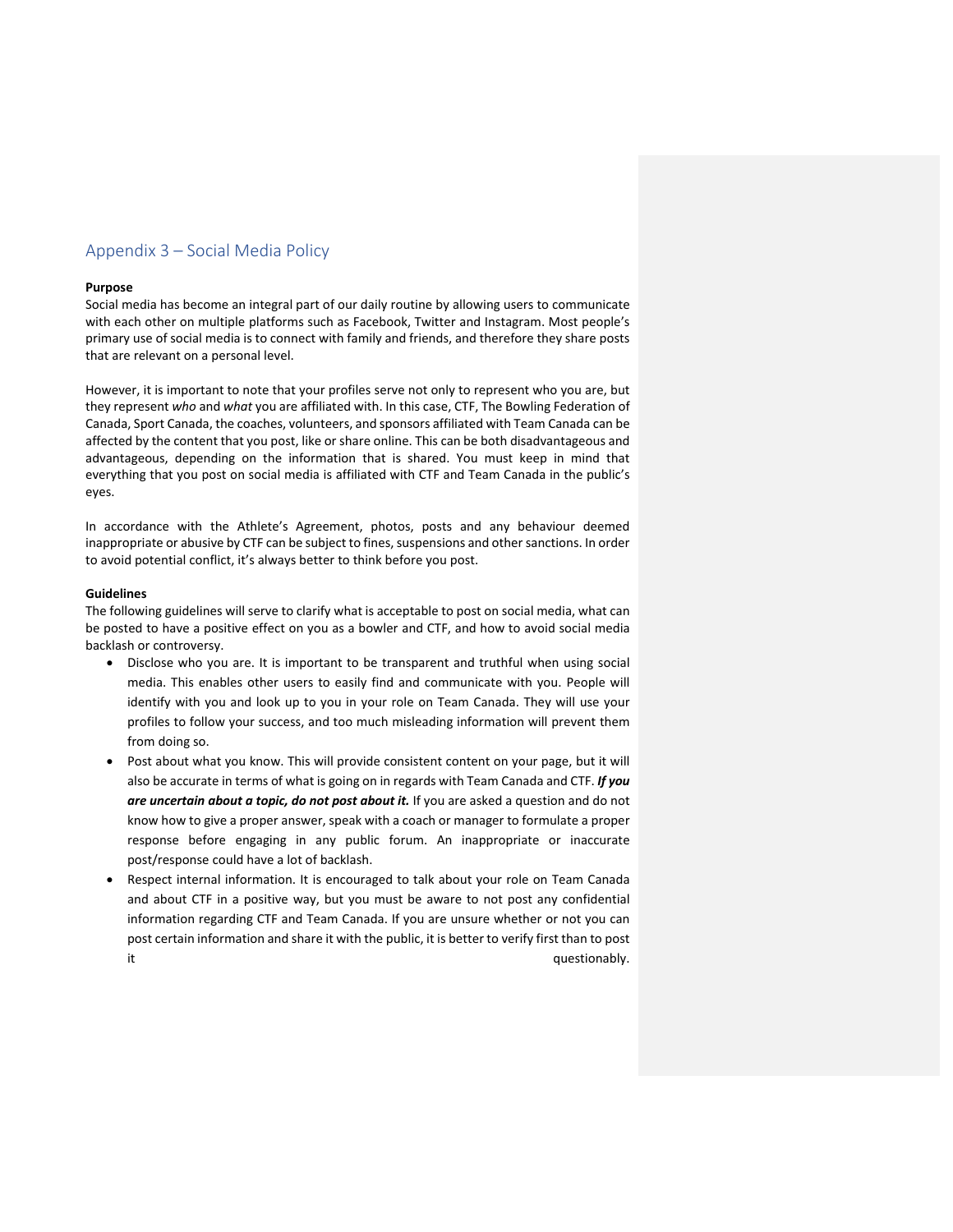- Be respectful to others. If negative comments such as racial or ethnic slurs, insults or profanity are used, even jokingly, a negative light is shed on everyone. Be courteous. If someone provokes you, or you lose in a heated match, do not take to social media to post about these issues. These posts can easily be saved by the public, and can cause problems moving forward.
- Fix your mistakes immediately. If you happen to post anything that is compromising or questionable, it is advisable to remove the post rather than to keep it public. As well, take ownership of your post. If it was inaccurate, correct your mistake. If it was mean or degrading, apologize to those who were hurt. This will help maintain your image as an athlete, as well as the image of those associated with you.
- Use hashtags, particularly those associated with your team or event. Hashtags are applicable to every social media platform and are an effective way of associating yourself with similar content. If there is a major tournament going on, posting with a hashtag will enable other users to find similar posts, and therefore have an easier access to all of the information pertaining to the event.

#### **Facebook**

- Know who you are friends with. This is important as it gives you the ability to control who can see all of your information, but being friends with the wrong people can be detrimental. Association to people who have a bad reputation may have other user's and potential supporters and sponsors question your character.
- Pay attention to the groups you join and pages you like. This information is available to all of your friends as well. People will question your intentions if you constantly "like" compromising pages. Conversely, it is recommended to like pages and join groups that are relevant to bowling and Canadian Sport. This promotes your role as a member of Team Canada, and includes you in the fabric of the sporting community at large.
- Share relevant information. As an athlete, you should support your fellow athletes. If Canada is competing in an event, post about it or share the posts other users have made. This shows that you support bowling, as well as other sports. It also promotes the sport and broadens the reach of the events that are going on.
- Check your spelling and grammar. You do not want other users to misinterpret what you're posting. If your post contains an excessive amount of spelling or grammatical errors, your message may become unclear, and you will be seen to have an unprofessional image.
- If you are tagged in a photo or post that could be controversial, simply remove the tag to avoid further association with it.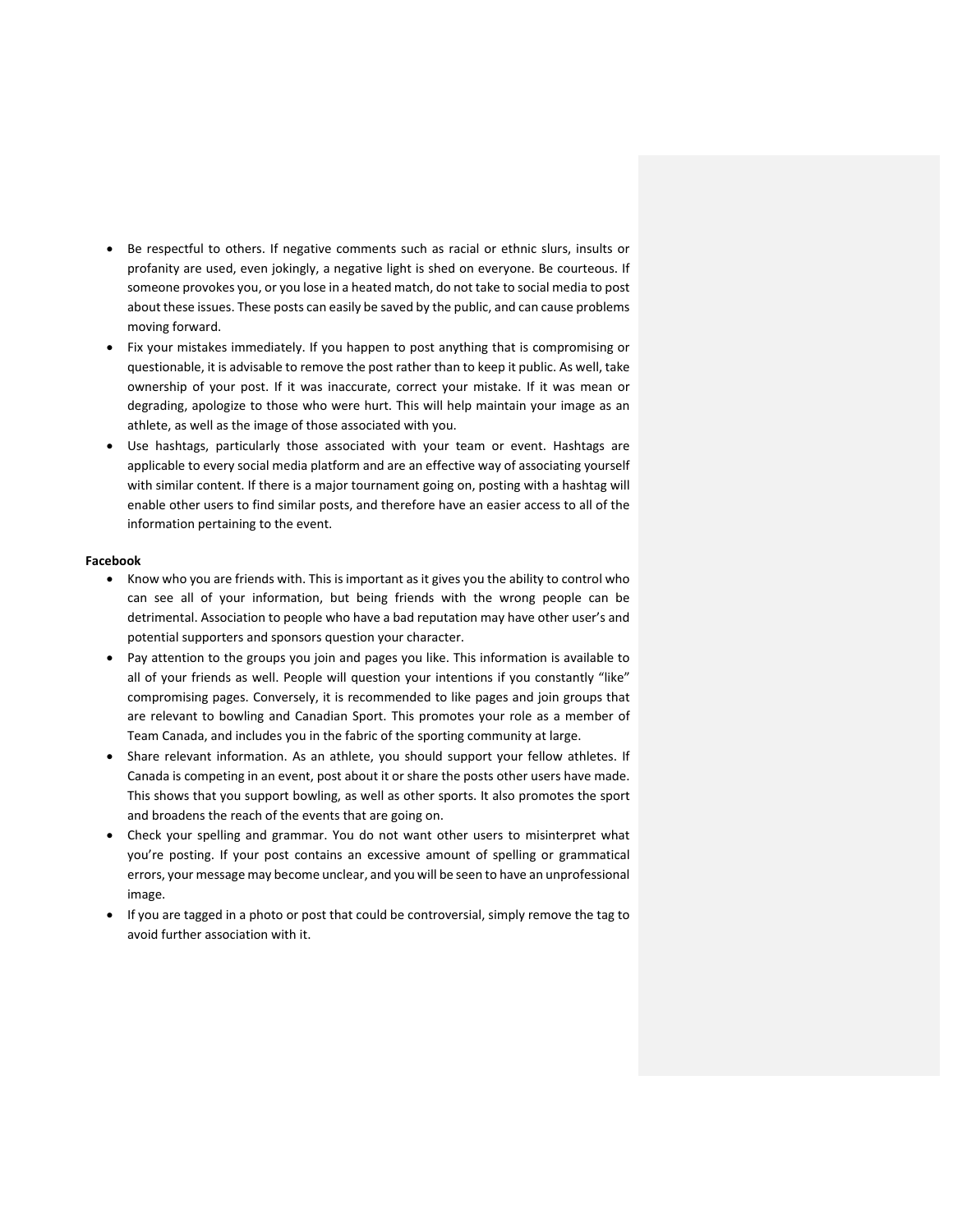## **Twitter**

- Keep the conversation under control. Even if you are replying to one person, your tweet is viewable to anyone with access to the internet. They can see how you responded, and they will make a note of it. We also recommend not using twitter instead of personal messaging. You do not want your profile to be flooded with conversations, making it impossible for your followers to find relevant information.
- Avoid following potentially controversial accounts. Other users can see who you are following, and may become skeptical if you are following inappropriate accounts. It is possible to still keep tabs on these particular accounts without following them, therefore eliminating your affiliation with questionable content.
- Acknowledge your fellow athletes. 280 characters is a very efficient way to recognize someone else's accomplishment. By simply making one tweet to recognize someone, you have just told a large amount of people about their accomplishment, as well as making the information easy to share.
- Retweet. Similarly to sharing posts on Facebook, retweeting allows all of your followers to see the information others have posted that you wish also wish to have on your profile. This can be used to show your support for team members or fellow athletes, but can also be harmful is you retweet inappropriate content.

## **Instagram**

- Pay attention to what you like. If someone follows you, posts that you like can show up in their "Recommended for you" or "Activity" feeds. Therefore, they can see if you like any content that is questionable or inappropriate. However, if you still wish to have this content, it is recommended to screenshot on your device rather than liking it.
- Post photos that promote a positive image of you as an athlete, your team, and your sport. Existing and current sponsors wish to be affiliated with positive images. Images in poor taste will reflect negatively on CTF and all groups associated with you.
- If you're tagged in another person's photo that could be controversial, simply remove the tag or hide it from your profile so that it is not visible to those following you.

| Athlete Signature | Date: |
|-------------------|-------|
|                   |       |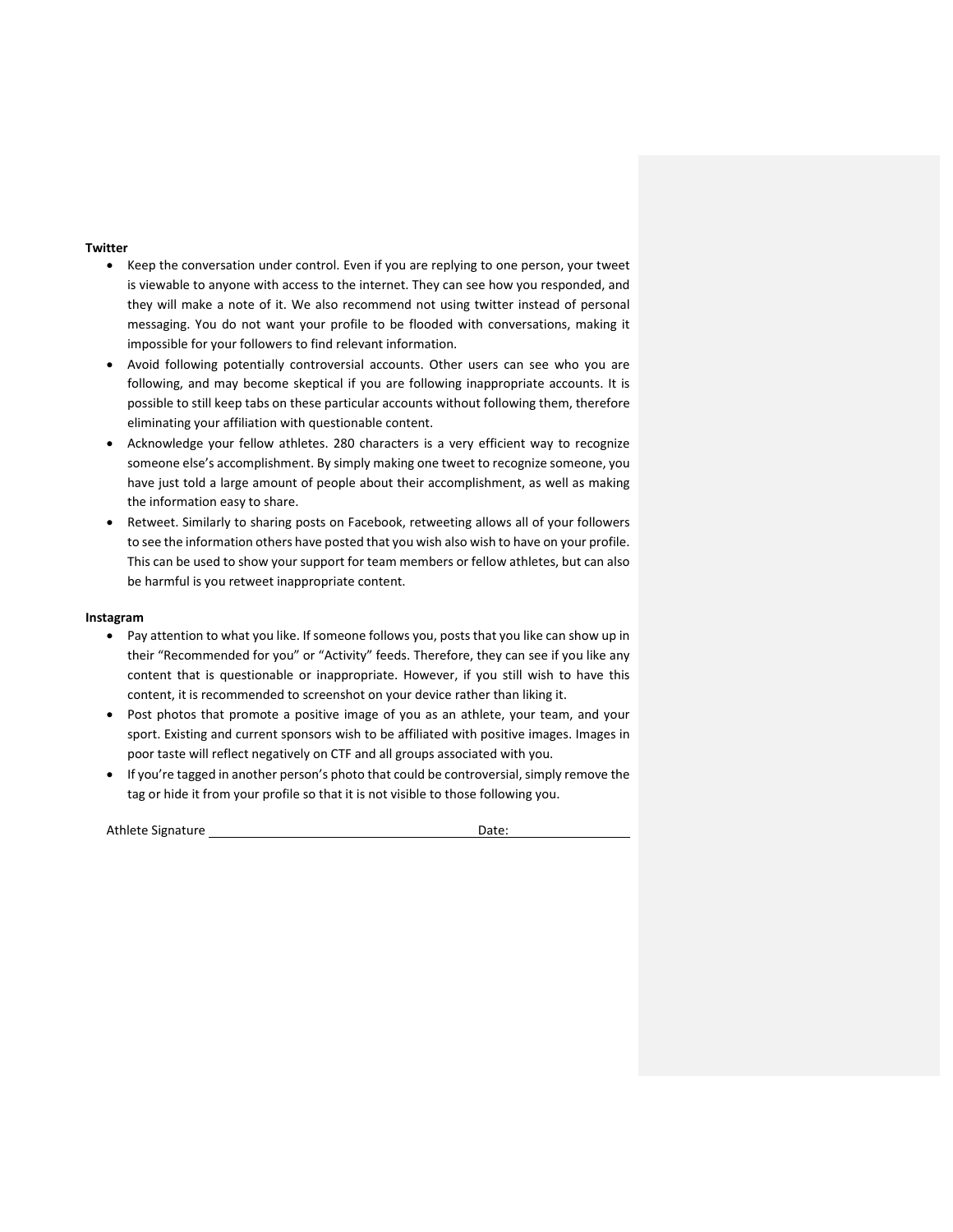# Appendix 4 – Athlete Travel Expense Policy

## **Purpose**

This policy covers all athletes attending events on behalf of the Canadian Tenpin Federation. All expenses covered in this policy will be approved when an expense report is returned to the head office or HPD within 30 days after the event. All expenses that are not covered in this policy must have prior approval from The High Performance Director in advance or reimbursement may not occur.

This Policy will supersede and amend related articles as per their content in previous documents including the "Athlete's Agreement."

This includes and is not limited to our Youth, Adult or Senior team(s).

#### **Travel Commitment Form (TCF):**

Each individual, including coaches, managers, and athlete will assume any financial responsibility. Individuals failing to attend a scheduled event, and have signed or completed the TCF and fail to attend will be requested to pay CTF all expenses incurred including but not limited to training camps, competitions and other events.

Failure on behalf of the individual to return this form as requested by the High Performance Staff within the proper time frame may result in dismissal from the scheduled event or Team Canada.

Each situation will be evaluated as we realize that sickness and injuries are of course subject to cancelation.

Failure by the said athlete to abide by these conditions will forfeit any portion requested by the athlete as per the Athlete's Agreement either specified or inserted to the Policy Revisions.

## **Per Diems**

There are no per diems available for Athletes. Athletes will be responsible for all expenses incurred for meals. A tax receipt will be issued for the amount of \$50 per day less any meals included with accommodations and banquet meal.

#### **Baggage Fees**

There will be no reimbursement for baggage fees. Receipts may be sent in to Administrative Assistant within 21 days of the event on a tax receipt form. A tax receipt will be granted by head office if this expense is approved by High Performance Director.

## **Travel Expenses**

Travel expenses for travelling to training camps or Team Canada events are covered based on the most cost effective option of the following: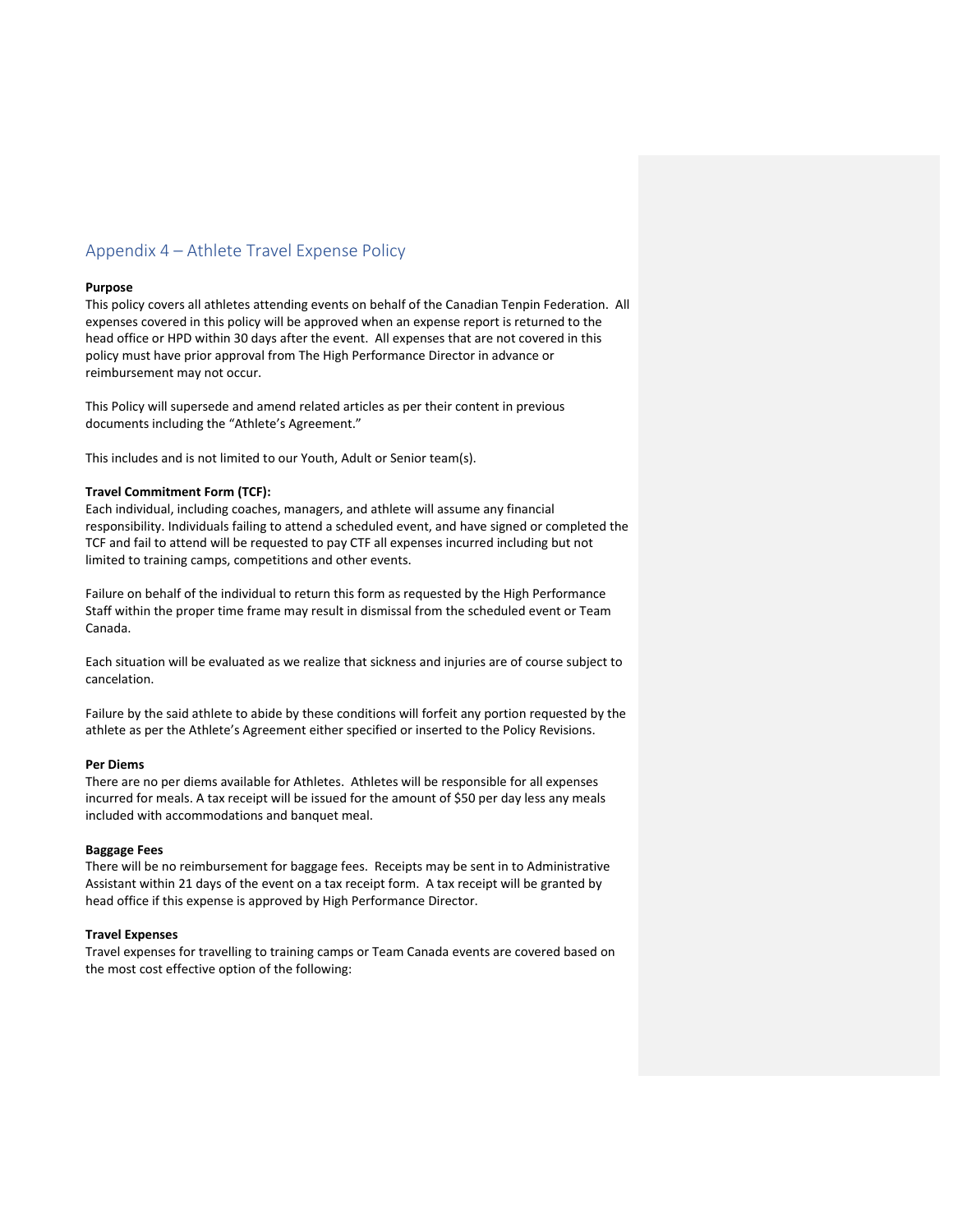- 1) Airfare to the destination and return to the airport closest to the person's home city; if the person is not returning to or leaving from the home city. The airfare will be the lesser cost to or from the home city or to or from the actual alternate city.
- 2) Mileage of \$0.20 per kilometre round trip. Mileage cannot exceed the cost of airfare. If the mileage charge is more than the airfare then only the airfare amount will be paid.
- 3) Ground transportation to or from the person's home to the airport and to and from the hotel.

Travel arrangements can only be made by the athlete if this has been preauthorized by the High Performance Director and CTF Executive Director. Team members will travel with the team or meet up on route. Some team members upon approval may travel alone due to cost and departing locations.

## **Hotel Expenses**

CTF will pay the full amount of the announced host hotel nightly rate for shared accommodations as required by the CTF policy and the Athletes Agreement**.** All athletes will be expected to share a room when necessary. If a person does not share a room then he/she must pay the additional half of the room rate.

For circumstances where CTF would normally pay for single occupancy and a guest is attending, then he/she must pay for the additional expense for double occupancy, where applicable**. Guests are only permitted to share a room if granted by the High Performance Manager.** If through no fault of the individual there is no other person available to share the accommodations, the room will be paid for in full.

All persons covered by this policy must pay for any additional nights that they stay before or after the approved event time frame. At no time is CTF responsible for any charges such as food, internet laundry services, movies, etc. Any and all unauthorized charges must be paid for in full, prior to checking out. Team members and personnel will stay in the hotel provided by CTF.

#### **Other Expenses**

Other expenses that arise from CTF business that are not covered in the above policies may have a charitable tax receipt issued. It is advisable to contact Team Manager to ensure that the item is permissible.

For Example: Team members that must join a health club as instructed by their coaches will be issued a tax receipt for this. To be issued the tax receipt the correct form must be properly completed, filled out and presented to the High Performance Manager, along with any documentation that may be required.

## **Tax Receipts**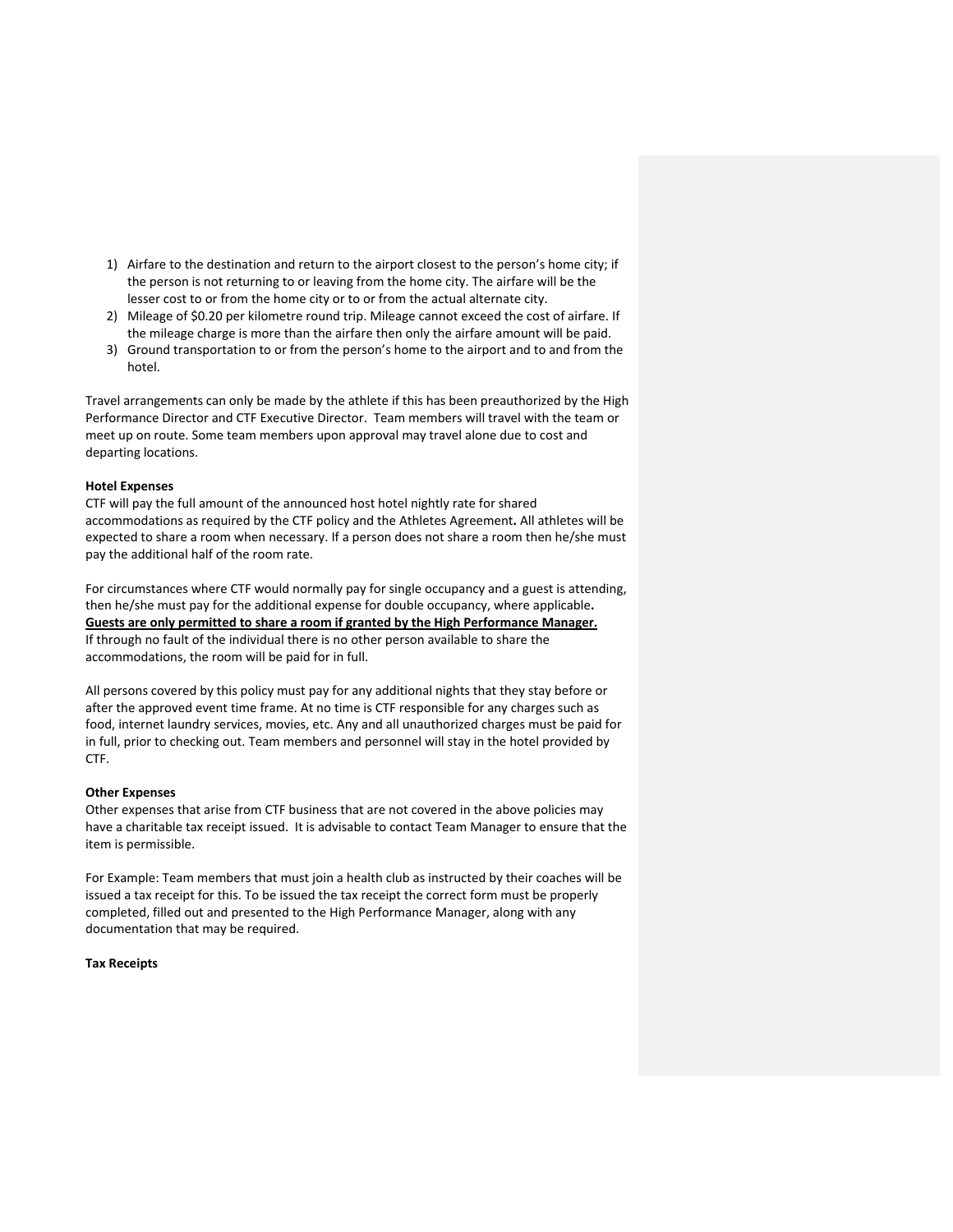Tax receipts will only be provided to team members if the individual was granted authorization, is in good standing, completes appropriate paperwork, supplies receipts, and is within the 30 delay. All forms must be submitted to the Team Manager who will then submit to High Performance Manager for approval before processing. Tax receipts will only be written for approved expenses within the current tax year, receipts cannot be backdated. No claims will be received later than December  $31^{st}$ , of the year that the expense is being claimed for.

## **Tax Receipt and Expense Receipt Form**

There are two forms for submitting expenses, one being a tax receipt form and the other expense report form. Please ensure you are filling out the correct form.

## **Senior Teams**

Senior team events are only partially funded. The minimum that CTF will pay for are entry fees and uniforms. Any additional funds to be allocated towards travel and hotel expenses will be reviewed, published and announced before the beginning of the qualifying tournament (Team Trials).

Funding will be based on entries, fundraising, and Sport Canada funding. Per Diems will be paid based on prior approval for the amount of \$50 per day in the form of a tax receipt, less any meals included with accommodations and banquet meal. Please refer to the tax receipt provision detailing items you can claim for a tax receipt.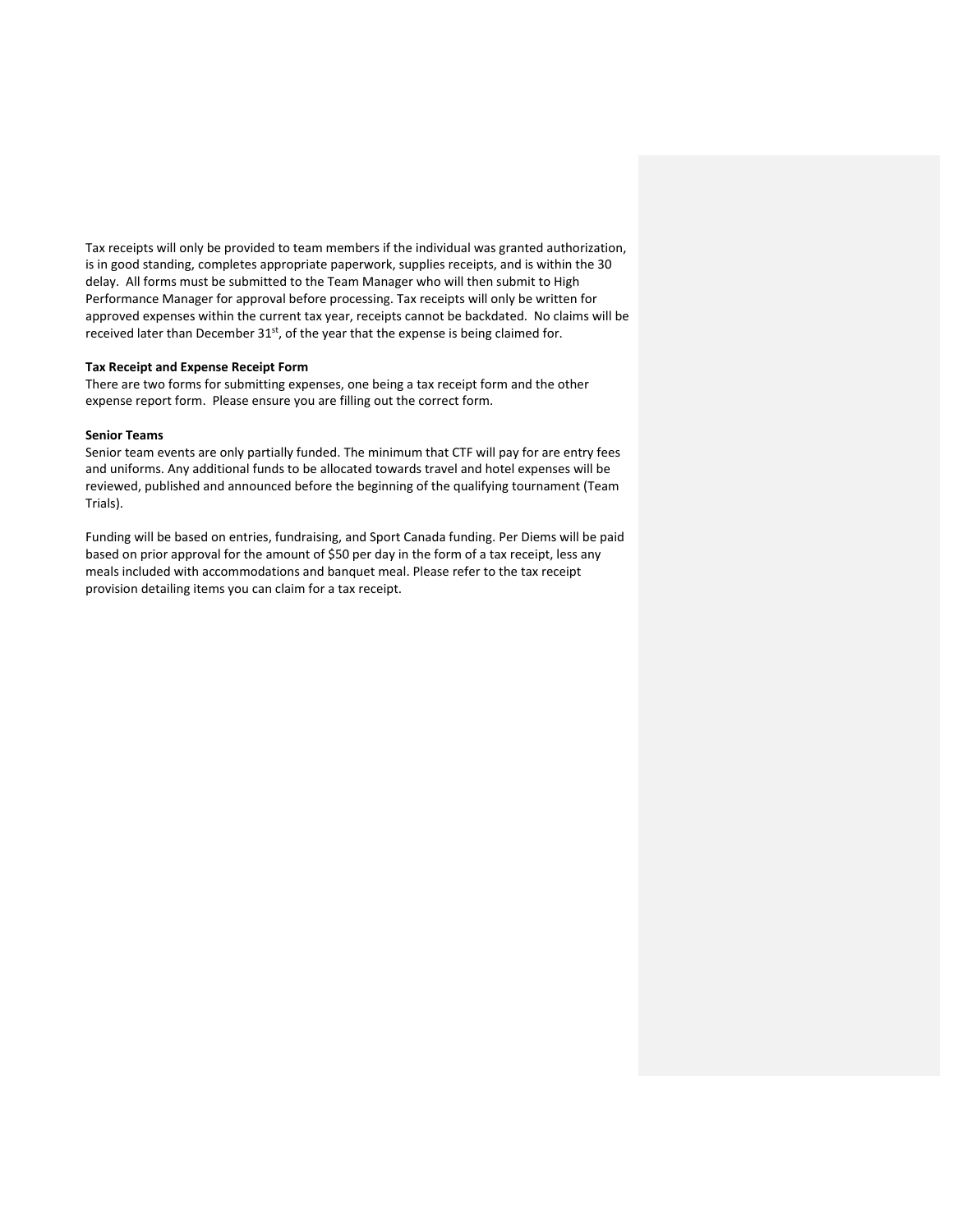# Appendix 5 – Coach/Manager Travel Expense Policy

## **Purpose**

This policy covers all coaches and managers attending events on behalf of the Canadian Tenpin Federation. All expenses covered in this policy will be approved when an expense report is returned to High Performance Coordinator, and or High Performance Director 30 days after the event. All expenses that are not covered in this policy must have prior approval from The High Performance Director in advance or reimbursement may not occur.

This includes and is not limited to all coaches and managers travelling with our teams to international and national events.

## **Travel Commitment Form (TCF)**

Each individual including coaches, managers, and athlete will assume any financial responsibility. Individuals failing to attend a scheduled event, and have signed or completed the TCF and fail to attend will be requested to pay CTF all expenses incurred including a scheduled travel camp.

Failure on behalf of the individual to return this form as requested by the High Performance Staff within the proper time frame may result in dismissal from the scheduled event or Team Canada.

Each situation will be evaluated as we realize that sickness and injuries are of course subject to cancelation.

## **Per Diems**

Per Diems will be paid based on prior approval for the amount of \$60 per day, less any meals included with the accomoodations and banquet. No receipts are necessary.

## **Baggage Fees**

There will be no reimbursement for baggage fees unless arrangements have been made for medical supplies or other supplies as approved. Receipts may be sent in to High Performance coordinator or High Performance Director within 30 days of the event on a tax receipt form. A tax receipt will be granted by head office if this expense is approved by High Performance Manager.

#### **Travel Expenses**

Travel Expenses for travelling to training camps or Team Canada events are covered based on the most cost effective option of the following:

1) Mileage of \$0.40 per kilometre round trip. Mileage cannot exceed the cost of airfare. If the mileage charge is more than the airfare then only the airfare amount will be paid.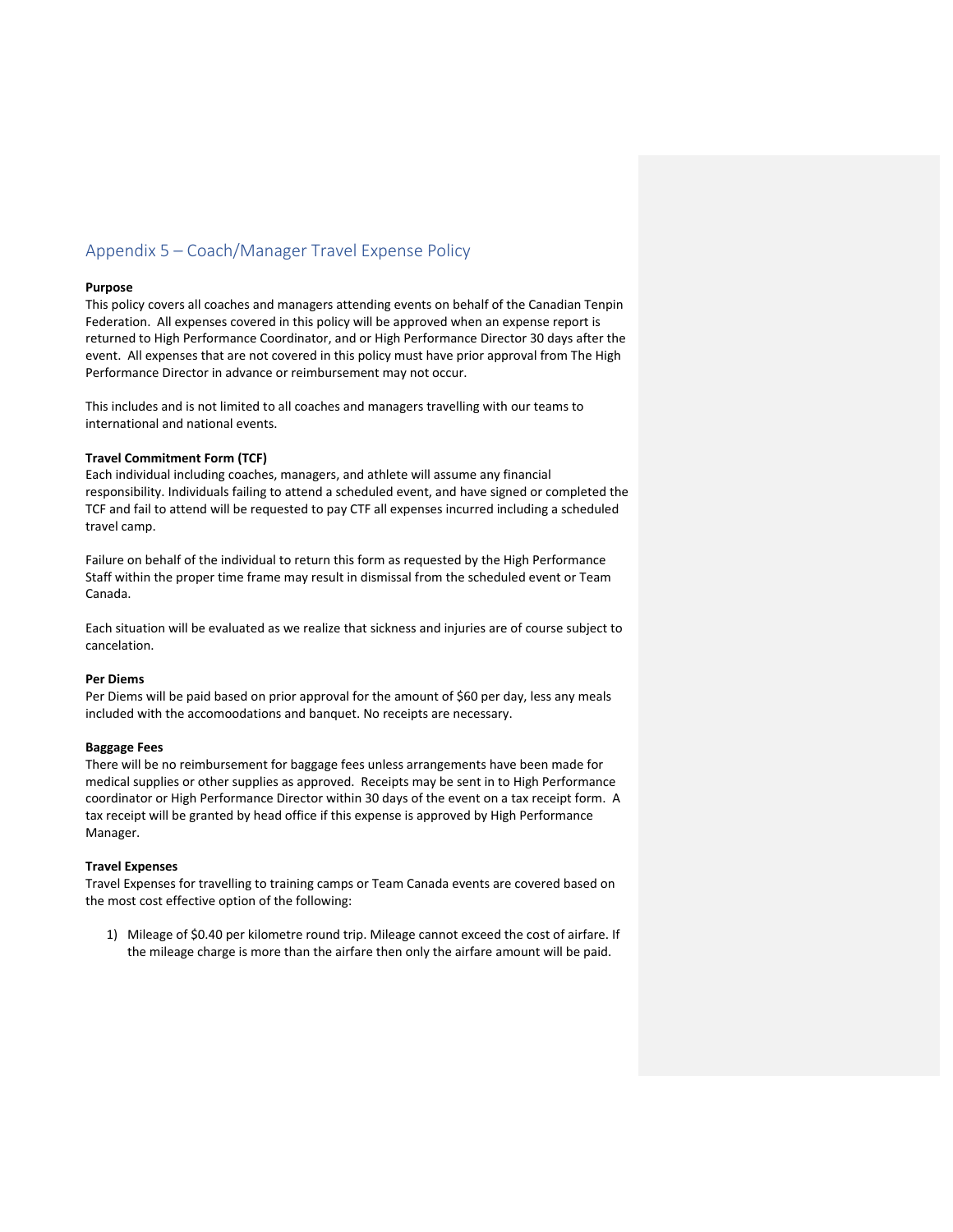- 2) Airfare to the destination and return to the airport closest to the person's home city; if the person is not returning to or leaving from the home city. The airfare will be the lesser cost to or from the home city or to or from the actual alternate city.
- 3) Ground transportation to or from the person's home to the airport and to and from the hotel.

Travel arrangements can only be made by the coach or manager if this has been preauthorized by the High Performance Manager and CTF National Office. Coaches will travel with the Team or meet up on route.

## **Hotel Expenses**

CTF will pay the full amount of the announced host hotel nightly rate for shared accommodations as required by the CTF policy and the Athletes Agreement**.** All staff will be expected to share a room when necessary. If a person does not share a room then he/she must pay the additional half of the room rate.

For circumstances where CTF would normally pay for single occupancy and a guest is attending, then he/she must pay for the additional expense for double occupancy, where applicable**. Guests are only permitted to share a room if granted by the High Performance Director.** If through no fault of the individual there is no other person available to share the accommodations, the room will be paid for in full.

All persons covered by this policy must pay for any additional nights that they stay before or after the approved event time frame. At no time is CTF responsible for any charges such as food, internet laundry services, movies, etc. Any and all unauthorized charges must be paid for in full, prior to checking out. Team members and personnel will stay in the hotel provided by CTF.

## **Other Expenses**

Other expenses that arise from CTF business that are not covered in the above policies may have a charitable tax receipt issued. It is advisable to contact Team Manager to ensure that the item is permissible. For Example: Coaches that must bring extra supplies and incur baggage fees. To be issued the tax receipt the correct form must be properly completed, filled out and presented to the High Performance Manager, along with any documentation that may be required.

## **Tax Receipts**

Tax receipts will only be provided to team members if the individual was granted authorization, is in good standing, completes appropriate paperwork, supplies receipts, and is within the 30 days of event. All forms must be submitted to the Team Manager who will then submit to High Performance Manager for approval before processing. Tax receipts will only be written for approved expenses within the current tax year, receipts cannot be backdated. No claims will be received later than December  $31<sup>st</sup>$ , of the year that the expense is being claimed for.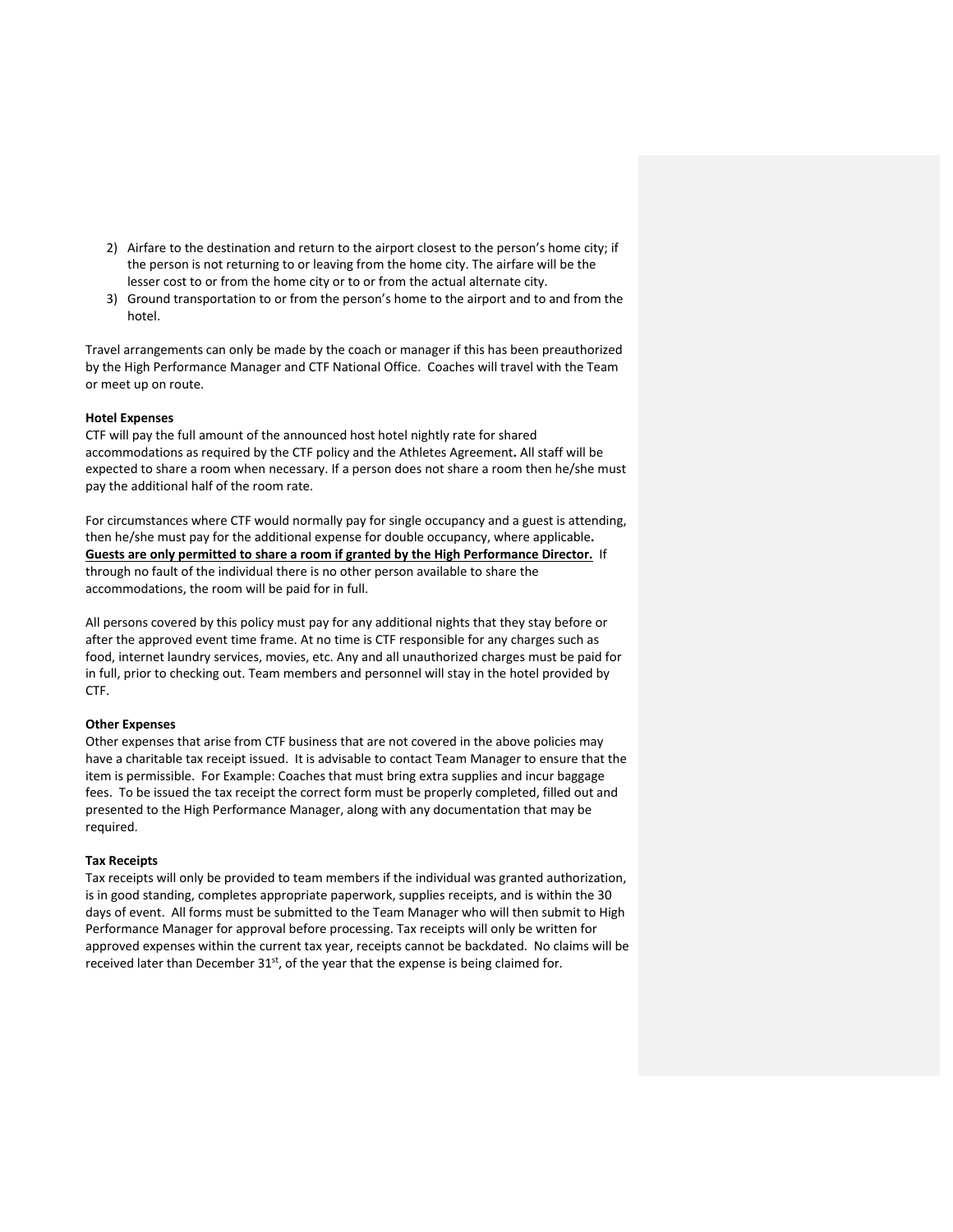# **Tax Receipt and Expense Receipt Form**

There are two forms for submitting expenses, one being a tax receipt form and the other expense report form. Please ensure you are filling out the correct form.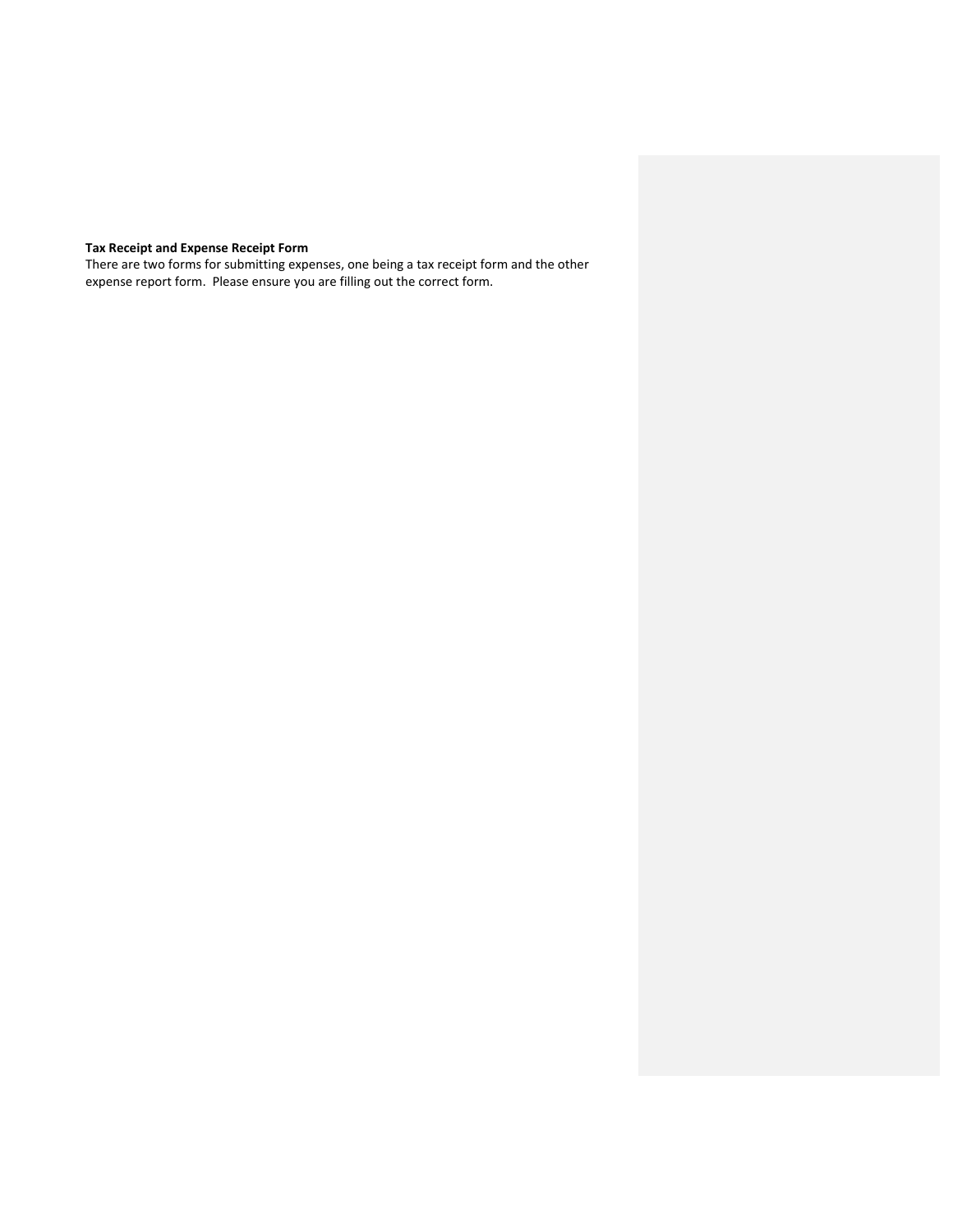# Appendix 6 – Senior Teams Code of Conduct

Membership on Team Canada is an honor, a distinction few achieve, and an accomplishment universally recognized. The responsibilities are many and include obligations to do my best for the Canadian Tenpin Federation (CTF), the Team and myself.

To this end, I pledge to uphold the spirit of this Code of Conduct, which offers a general guide to my conduct as a member of a Canadian Team. I recognize that this Code cannot establish a complete set of rules, which prescribes every aspect of appropriate behavior. I further recognize that I may be required to abide by the provisions of other authorities (example: Sport Canada, COC, Pan Am Games,), in which case the stricter provisions shall apply.

By signing this document, I agree to abide by this Code of Conduct and the Appeals and Grievance Procedures, which will be used to resolve any alleged violations. I further acknowledge that the Code of Conduct and the Appeals and Grievance Procedures apply immediately upon my selection or qualification to be on the Team and they shall remain in force for as long as I am a member of the Team.

I have familiarized myself with the Code, and understand that acceptance of its provisions as written (in unaltered form) is a condition of my membership on the Team.

As a Member of the Team, I pledge to:

- Act in a sportsmanlike manner consistent with the spirit of fair play and responsible conduct;
- Maintain a level of fitness and competitive readiness which will permit my performance to be at a maximum level of my abilities;
- Avoid criminal behavior and acts including the mischievous damaging and vandalizing of personal, private and public facilities or property on and away from the venue;
- Not commit a doping violation as defined by the World Anti-Doping Agency (WADA), the Canadian Anti‐Doping Agency (CADA), the Pan American Sport Organization (PASO), the COC, Sport Canada;
- Refrain from exhibiting drunkenness and from using recreational drugs;
- Refrain from conduct detracting from my ability or that of my teammates to attain peak performance;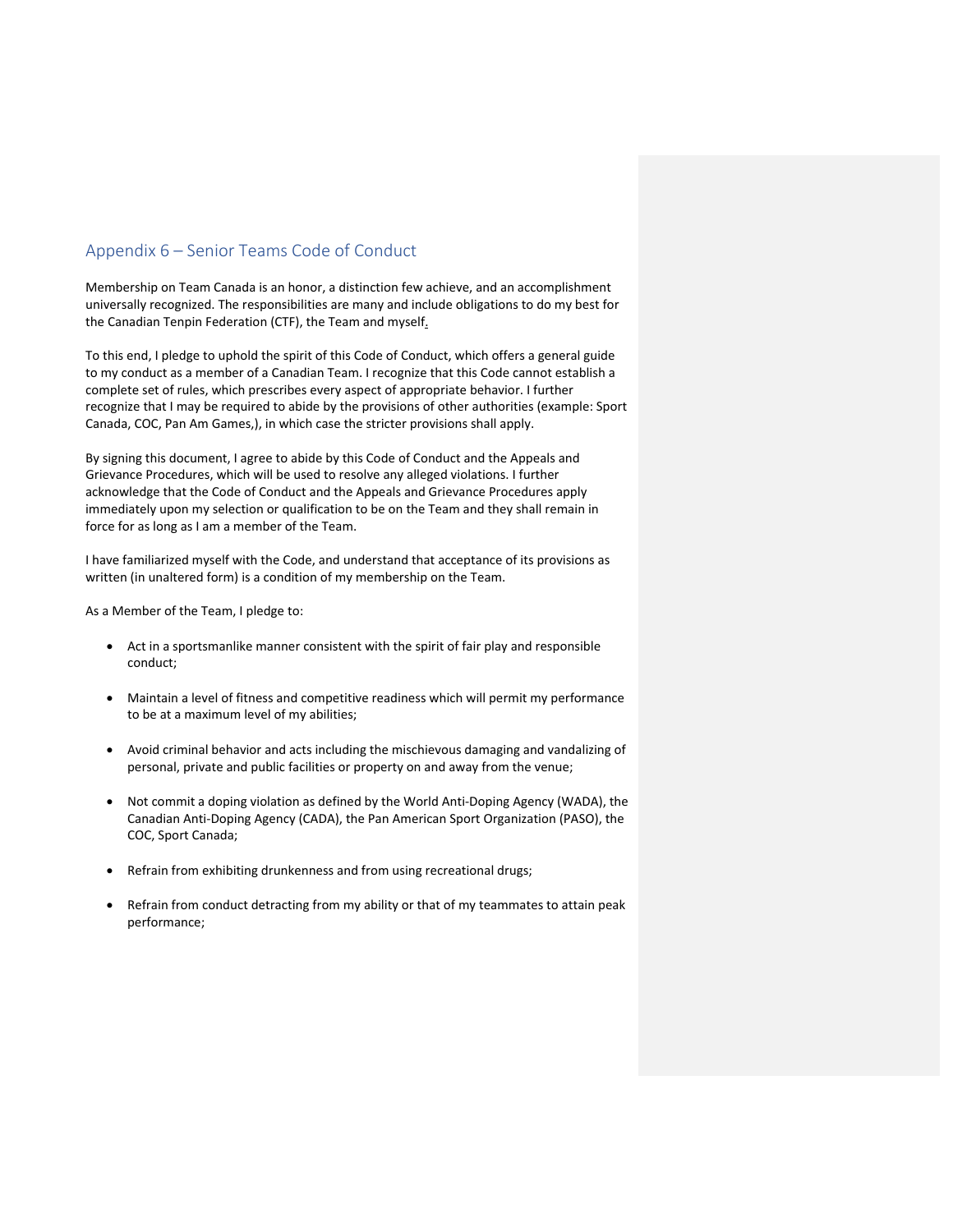- Refrain from purchasing or providing alcoholic beverages to persons under the age of 21, while at or traveling to/from Team sponsored events, including all hours between scheduled event activities; or anytime
- Refrain from loaning my identification credentials to any athlete
- Respect the members of my Team, other teams, spectators and officials, and engage in no form of verbal, physical or sexual harassment or abuse;
- Use my best efforts to assist other members of my Team, the Team Manager(s), Team Coaches and Team Staff Members in achieving the goals and objectives of the Team
- Follow my individual Sport Discipline Team rules, including by way of example: those specified in the Team Agreement, Code of Conduct, rules regarding curfew or attendance at Team meetings or functions as may be specified in writing or by the Team Manager, Team Coach, Team Staff Member or their designee
- Act in a way that will bring respect and honor to my Team, CTF Bowling, the sport and myself and remember that I am an ambassador for my sport and my country.
- Uniforms and clothing provided by CTF will only display CTF National Approved Sponsors. **INDIVIDUAL SPONSORS OF THE ATHLETE WILL NOT APPEAR ON THE UNIFORM**.
- Team Canada members shall not sell any portion of their uniform. Trading of team jacket shall not be permitted without the approval of the High‐Performance Director or Executive Director. Team Canada members can trade 1 shirt away that CTF will replace if they are on the next team. Anything above 1 shirt it will be the responsibility of the Team Canada member to replace. It is the players' responsibility to order additional or replacement items through High Performance Director, with sufficient time for them to be provided prior to their next event. Since each item is produced on order, lead times can be as much as 10 weeks.
- *Senior Athletes* must not use/consume Alcohol or be under the influence of alcohol during the entire block of games. Athletes may not consume alcohol while wearing the uniform of their National Federation or any clothing with the National Federation logo on it in the bowling center, restaurants during the period commencing with the start of Official Practice through the completion of the master's competition. Athletes may not consume any alcohol while wearing anything with the National Federation Logo on it or our Federation Sponsors.
- *Senior Athletes* must not use/consume Alcohol during training camp or unofficial practice.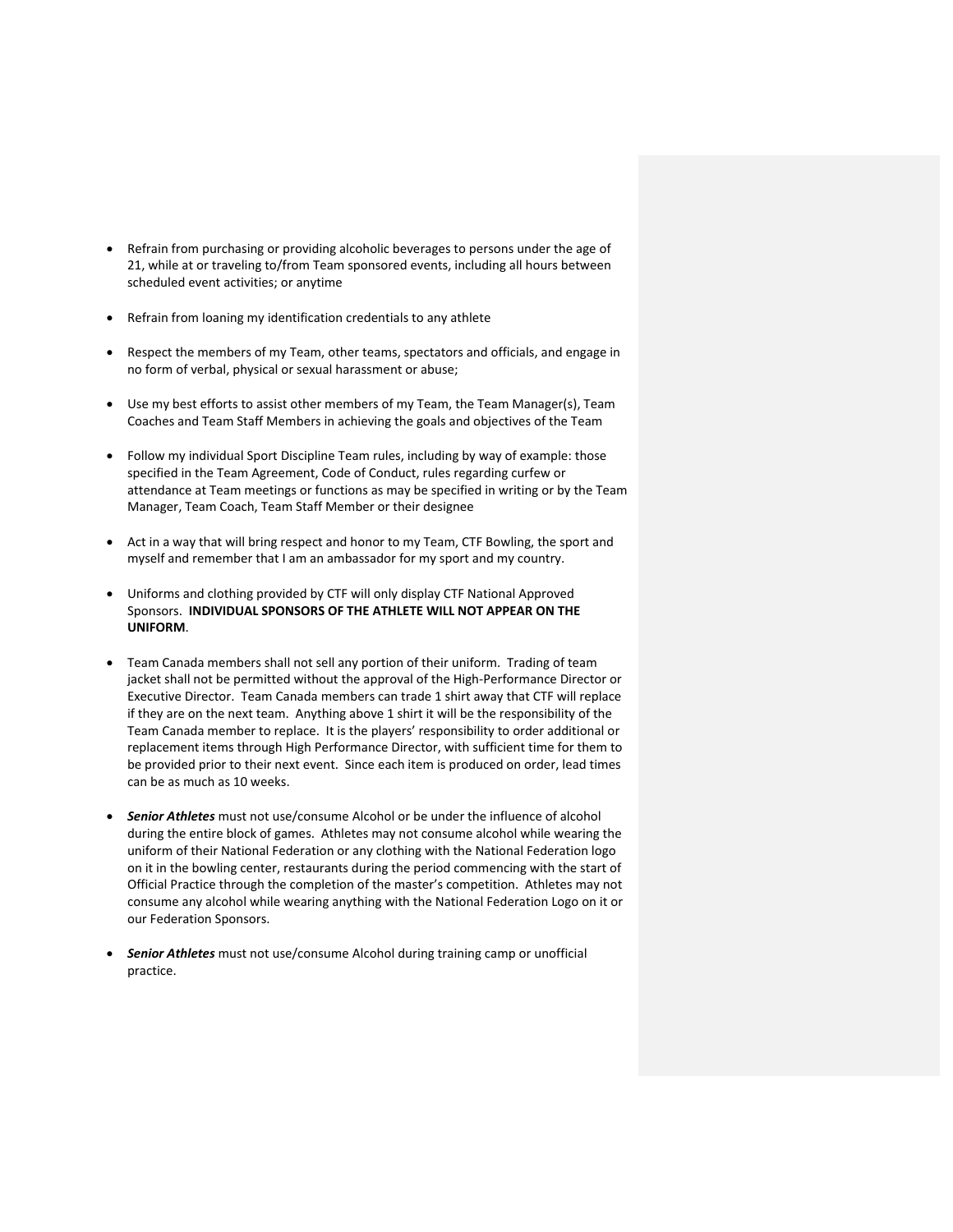- *Senior Athletes* must not use tobacco products or any kind of synthetic or e‐cigarette during the entire block of games. Athletes may not use tobacco products or any kind of synthetic or e-cigarette while wearing the uniform of their National Federation or any clothing with the National Federation logo on it in the bowling center, restaurants during the period commencing with the start of Official Practice through the completion of the master's competition. Athletes may not use tobacco products or any kind of synthetic or e‐cigarette while wearing anything with the National Federation Logo on it or our Federation Sponsors.
- Notifying CTF in writing, as soon as it is reasonably possible, of any injury, significant illness, or other reason that would limit your participation in any National Team Event. If you cannot participate in an event due to an injury or illness, a note from a medical doctor must be accompanied with a written note from the Athlete in order to be considered for dismissal from an event. In some cases, World Bowling may require a special form to be submitted if an Athlete will not be participating in an event.

In consideration of the above, the following list illustrates conduct which is inconsistent with Team Canada Bowling values, and the responsibilities associated with being affiliated with the Team. This list does not establish a complete set of rules prescribing every aspect of inappropriate behavior and is intended to illustrate a sampling of unacceptable behaviors, their relative level of severity, examples of possible penalties/repercussions of such behavior, and the specific individuals or organization with authority to impose said penalties. Team Canada Bowling shall provide individuals with the right to a hearing before being denied the opportunity to participate in accordance with Team Canada Bowling, Article X (Grievance and Due Process Procedures).

## **LEVEL 1 INFRACTIONS**

- Verbally abusive, disrespectful, offensive, racist or sexist behavior.
- Being late for curfew or being late or absent from an official event activity (camp, seminar, meeting, competition).
- Unsportsmanlike conduct.
- Public disturbance or nuisance
- Posting anything negative about CTF, Team Canada, COC or World Bowling, PABCON on any social media outlet
- Failure to follow the dress code as designated by the High-Performance Director, at an official event or activity.

#### **Authority and Penalties/Repercussions**

Following a majority vote of the Executive Director of CTF, High Performance Director, Team Coach, the following penalties may be imposed for a Level 1 infraction.

• Earlier curfew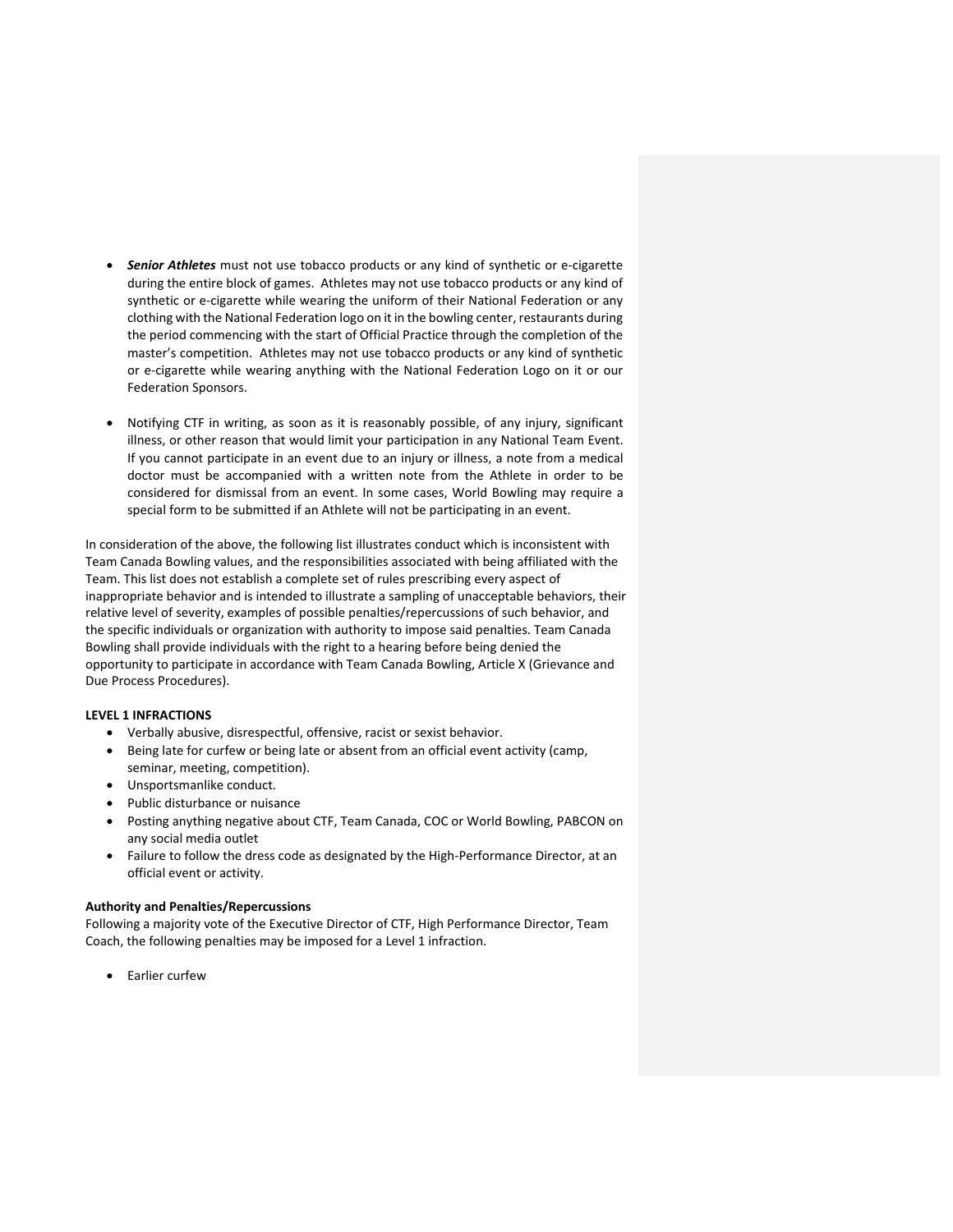- Verbal or written reprimand
- Performance of specified task(s), such as formal written and/or verbal apology or restitution.
- Denial of the privilege to participate in any or all remaining team activity(s) at the event.
- Confinement to room or controlled area(s)

## **LEVEL 2 INFRACTIONS**

- Second offense of Level 1 Infraction
- Drunkenness (if 21 or over)
- Fighting
- Pranks, jokes, or other activities, which endanger the safety of others.

## **Authority and Penalties/Repercussions**

Following a majority vote of the Executive Director of CTF, High Performance Director, Team Coach, and the following penalties may be imposed for a Level 2 infraction.

- Any of the penalties described under Level 1 infractions.
- Being sent back to travel point of origin or home base
- Revoking of uniform or other team supplied items
- $\bullet$  Probation for one (1) year
- Suspension of all Team Canada Bowing (trials, training camps, etc.) for one (1) year
- Withholding of COC and CTF funding for one (1) year

# **ZERO TOLERANCE INFRACTIONS**

- Second offence of Level 2 Infraction
- Using recreational drugs
- Using performance enhancing substances
- Vandalizing public or private property
- Theft of Property
- Breaking the law
- Purchasing, possessing or drinking alcoholic beverages from Official Practice until the end of Master's and if you are under the age of 21
- Drunkenness at an official competition, event or activity
- Possession of/or taking /using illegal, banned drugs or controlled substances (includes performance enhancing substances)
- Purchasing or providing alcoholic beverages to persons under the age of 21 years
- Sexual Harassment

## **Authority and Penalties/Repercussions**

Following a majority vote of the Executive Director of CTF, High Performance Director, Team Coach, and the following penalties may be imposed for a Zero Tolerance infraction.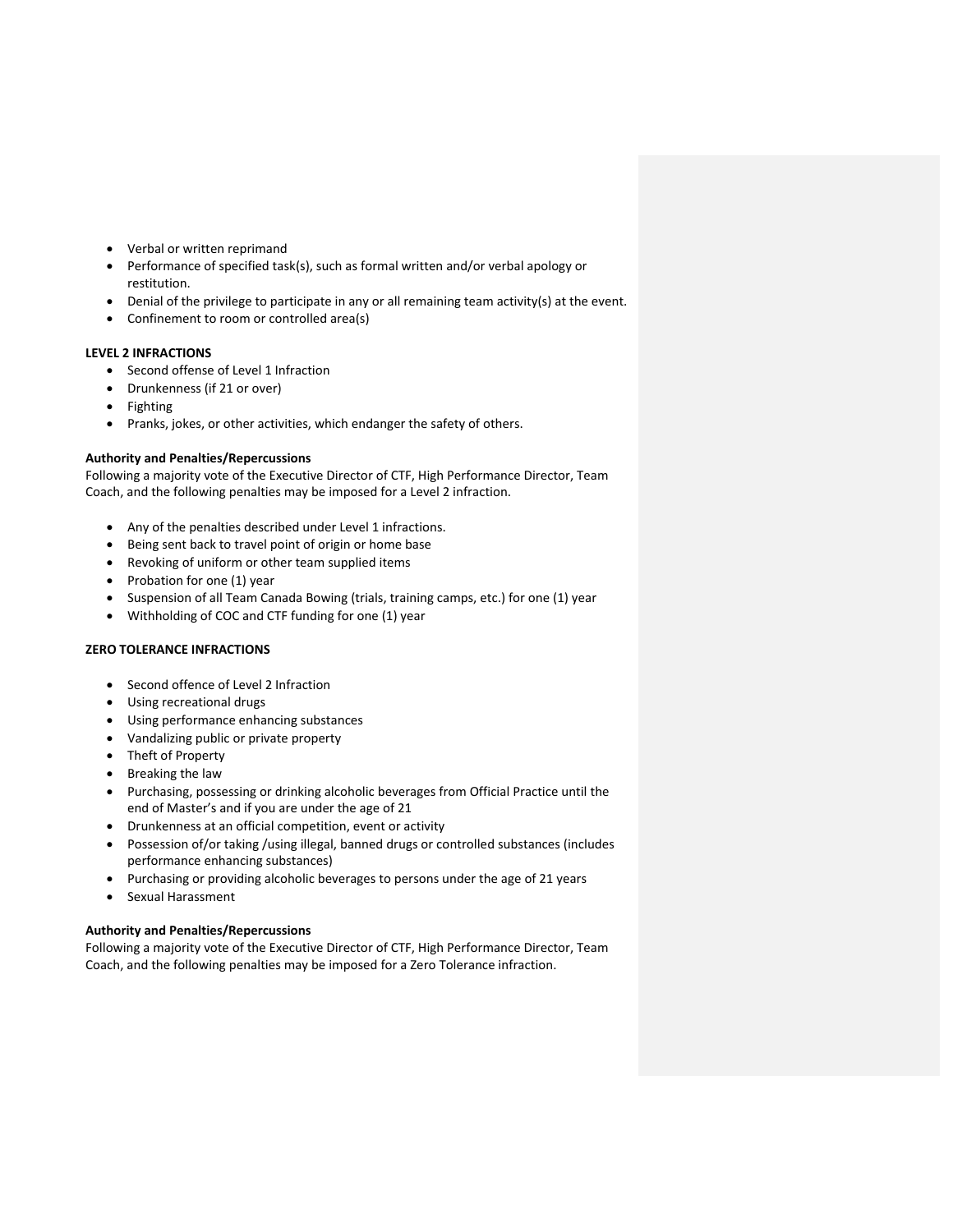Prevented from competing or participating in an official competition, event or activity

Being sent back to travel point of origin or home base. At the discretion of the person in authority, the athlete may be allowed to travel with the Team and/or remain at the official venue, if that is the most practical alternative

- If infraction occurs before departure, privileges to travel with the Team and participate in an official competition, event or activity may be revoked
- Any of the items described under Level 2 infractions.
- Revoking of uniform or other Team supplied items.
- Expulsion from the Team.
- Probation for two (2) years or more.
- Suspension from all Team Canada Bowling (trials, training camps, etc.) for a two (2) period or more.
- Any other penalty that may be deemed appropriate for the violation.

Athlete Name: \_\_\_\_\_\_\_\_\_\_\_\_\_\_\_\_\_\_\_\_\_\_\_\_\_\_

Athlete Signature:\_\_\_\_\_\_\_\_\_\_\_\_\_\_\_\_\_\_\_\_\_\_\_\_

| Date: |  |  |  |
|-------|--|--|--|
|       |  |  |  |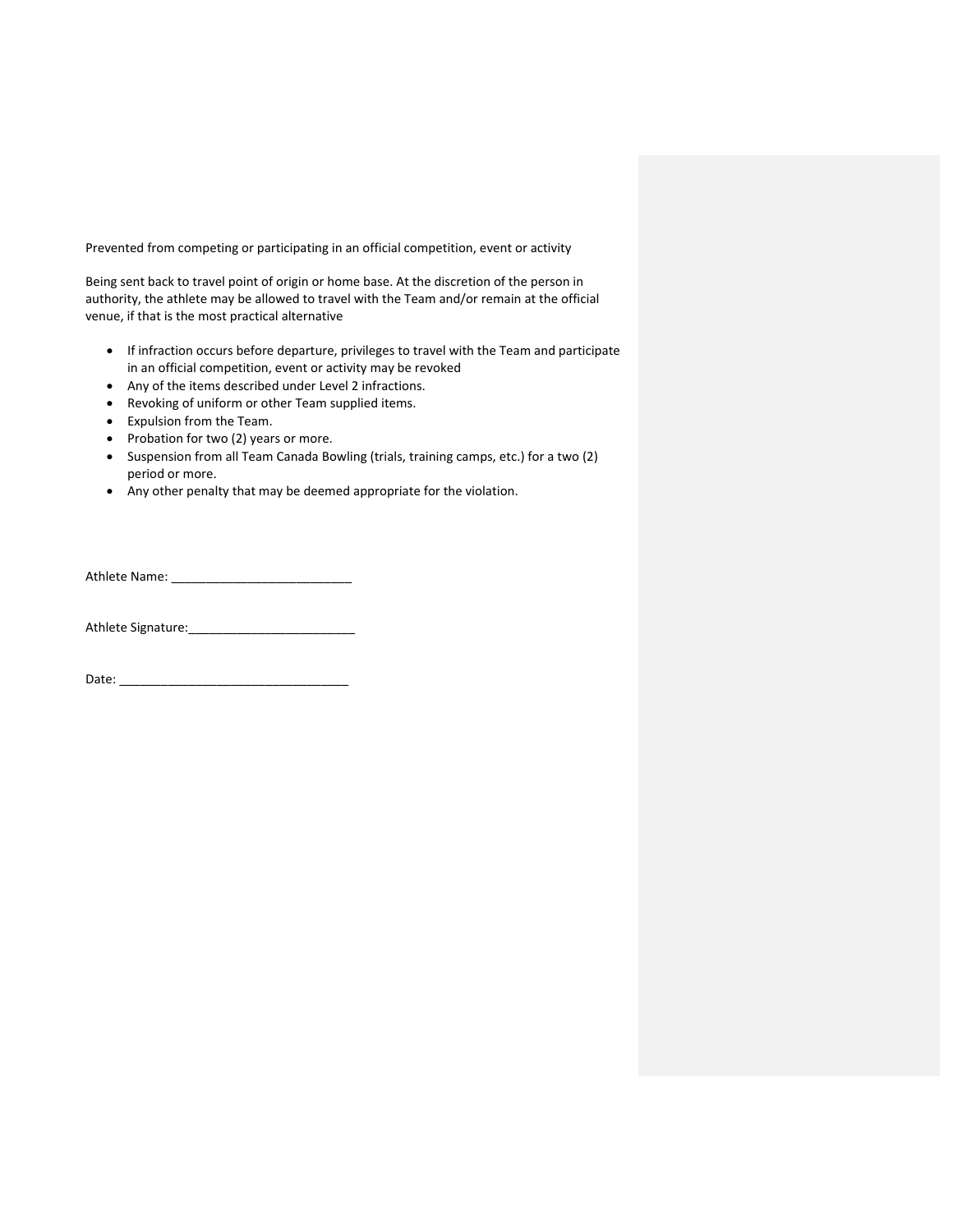## Grievance and Due Process Procedures – Protected Competitions

## **Section 1. Grievances Related to Opportunities to Participate**

- A grievance may be filed by any athlete, coach, trainer, manager, administrator and official regarding his/her opportunity to participate in or attempt to qualify for selection to participate in any protected competition.
- A grievance must be made in writing over the signatures of the person or persons presenting the same and must state the full name(s) and address (es) against whom the grievance is made and must with specificity a complete statement of the acts which constitute such grievance, including the requested relief sought. The individual(s) must be prepared to substantiate the grievance at a hearing if requested
- Grievances should be addressed to the CTF ED as soon as practicable following the events that are the subject of the grievance.
- Upon receipt of a grievance, the elements of due process outlined in the CTF Bylaws and National Policy Manual will be followed.
- These grievance procedures are given to athletes, coaches, trainers, manager, administrator, or other official seeking to participate in any national or international bowling competition.

## **Section 2. Due Process**

Due process will be provided any athlete, coach, trainer, manager, administrator or official filing a grievance regarding his/her opportunity to participate in, or attempt to qualify for selection to participate in a protected competition.

- **Deny Opportunity to Compete**. Any athlete who alleges that he/she has been denied an opportunity to compete in any national or international bowling competition shall notify the CTF ED in writing. Upon notification, procedures will be followed according to this chapter. The rights granted under this section shall equally apply to any coach, trainer, manager, administrator, or other official seeking to participate in any national or international bowling competition.
- **Athlete**. For use in this chapter an athlete will be defined as individuals who are participating in a protected competition.
- **Protected Competition**. "Protected competition" means any amateur athletic competition between any athlete or athletes officially designated by the appropriate Olympic, Pan American or Paralympic Sports Organization member as representing the Canada, either individually or as part of a team, and any athlete or athletes representing any foreign country where:
	- 1. The terms of such competition require that the entrants therein be teams or individuals representing the respective nations; and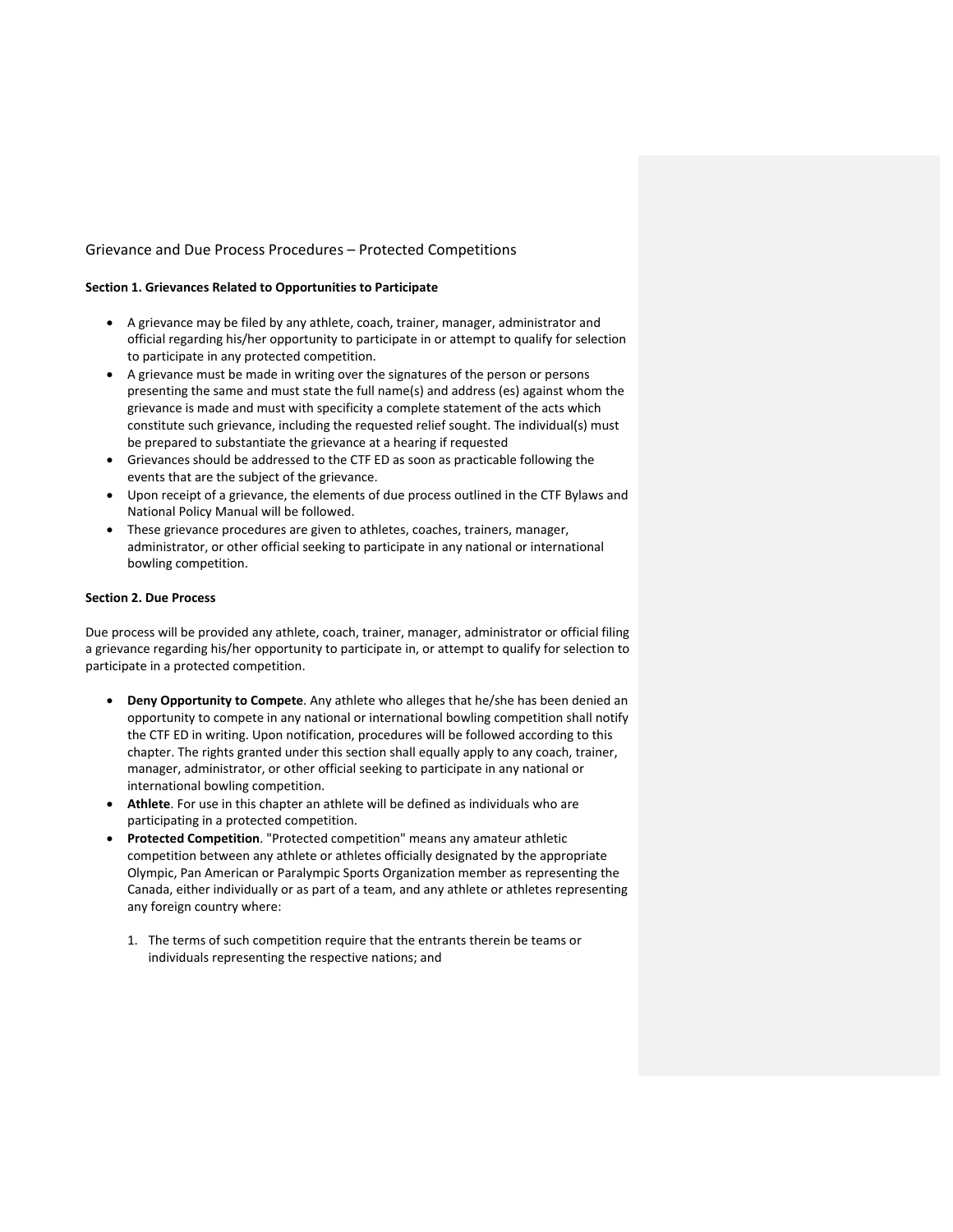2. The athlete or group of athletes representing the Canada are organized and sponsored by the appropriate Olympic, Pan American or Paralympic Sports Organization member in accordance with a defined selection or tryout procedure that is open to all and publicly announced in advance, except for domestic amateur athletic competition, which, by its terms, requires that entrants therein be expressly restricted to members of a **specific class of amateur athletes such as those referred to in Article VII, Section 4 of the COC Constitution**.

The term "protected competition" shall also include any domestic amateur athletic competition or event organized and conducted by an Olympic, Pan American or Paralympic Sports Organization member in its selection procedure and publicly announced in advance as a competition or event directly qualifying each successful competitor therein as an athlete representing the Canada in a protected competition as defined in the immediately preceding sentence of this Section.

## **Section 3. Due Process – Procedure**

When an athlete, coach, trainer, manager or administrator is charged with a violation, which does not require an immediate decision or a decision in less than twenty (20) days, the following elements of due process will be provided:

- a) The competition will provide written notice identifying the action taken and inform the individual they have the right to appeal the decision within ten (10) days of the postmarked date. The notice will be served personally to the individual or sent certified mail, return receipt requested. If an appeal is not postmarked within the time limit outlined above, the decision stands.
- b) If an appeal is filed a hearing must be conducted within thirty (30) days of the request and the following procedures must be followed:
	- a. CTF will provide written notice to the athlete(s) at their last known address of:
		- i. The date, time and place of the hearing
		- ii. Their right to attend
		- iii. Their right to have counsel and to produce witnesses in their behalf
	- b. The notice must be sent not less than ten (10) days prior to the date of the hearing, by certified mail (return receipt requested).
- c) The hearing will be conducted by a review committee appointed by the CTF ED, consisting of at least three (3) people with at least 20% athlete representation.